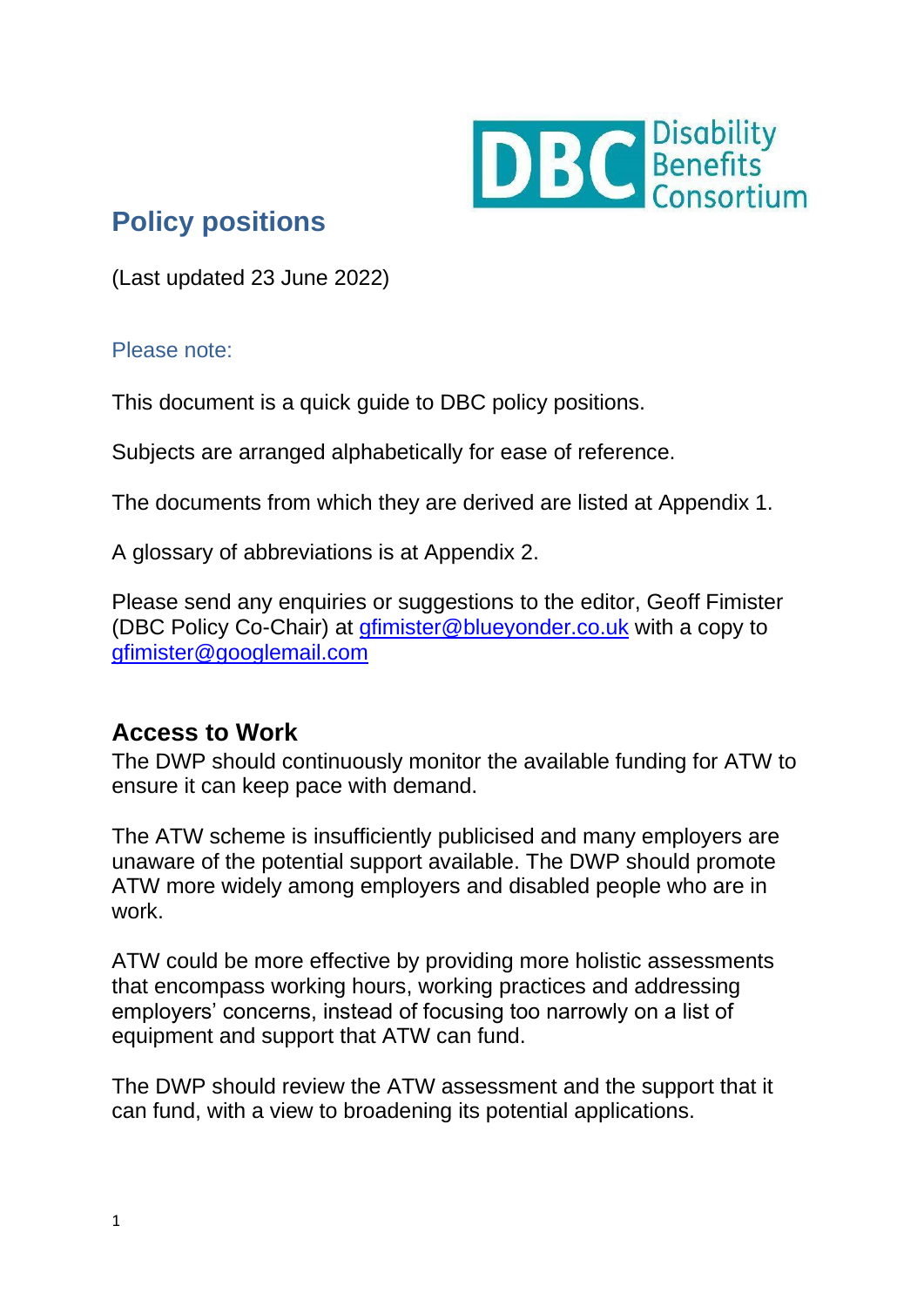There can be long delays between applying for support and receiving equipment. This could mean that disabled people are unable to start a new role until this support is in place. This may dissuade employers from hiring disabled people, if they feel that accessing this support is difficult. The DWP should examine how it can speed up the ATW process to ensure there are no perverse incentives for employers not to hire disabled people.

To prepare and support disabled young people moving into employment, the Department for Education and DWP should work together to ensure disabled young people and those with health conditions are aware of the full range of support options available to them, including ATW. This could be provided as part of careers guidance.

A number of DBC member organisations have been involved in the establishment and continuing work of the ATW Stakeholder Forums. The DWP should regard these Forums as an ongoing source of relevant feedback and expertise.

The DWP should review the range of data collected on the ATW scheme, in consultation with the Stakeholder Forums. Data on the pattern of use of the scheme – for example, demographically, geographically and across sectors – can help to target promotion.

Source: docs. 7 & 18.

#### **Advice and advocacy**

National and local strategies are needed to channel increased resources to charities and other advice agencies**,** so they are better able to assist people in completing all disability benefit application forms. Completing the application form in an effective way requires significant understanding of the application and assessment processes. Without support, it is unlikely that some claimants, irrespective of need, will present their claim effectively.

Source: docs. 2, 9 & 18.

The wrong advice and information can mean people not only receiving inadequate support but being underpaid or having to pay back money. The benefits system is complex and only those with sufficient expertise should be giving advice or providing advocacy. Personnel (of whatever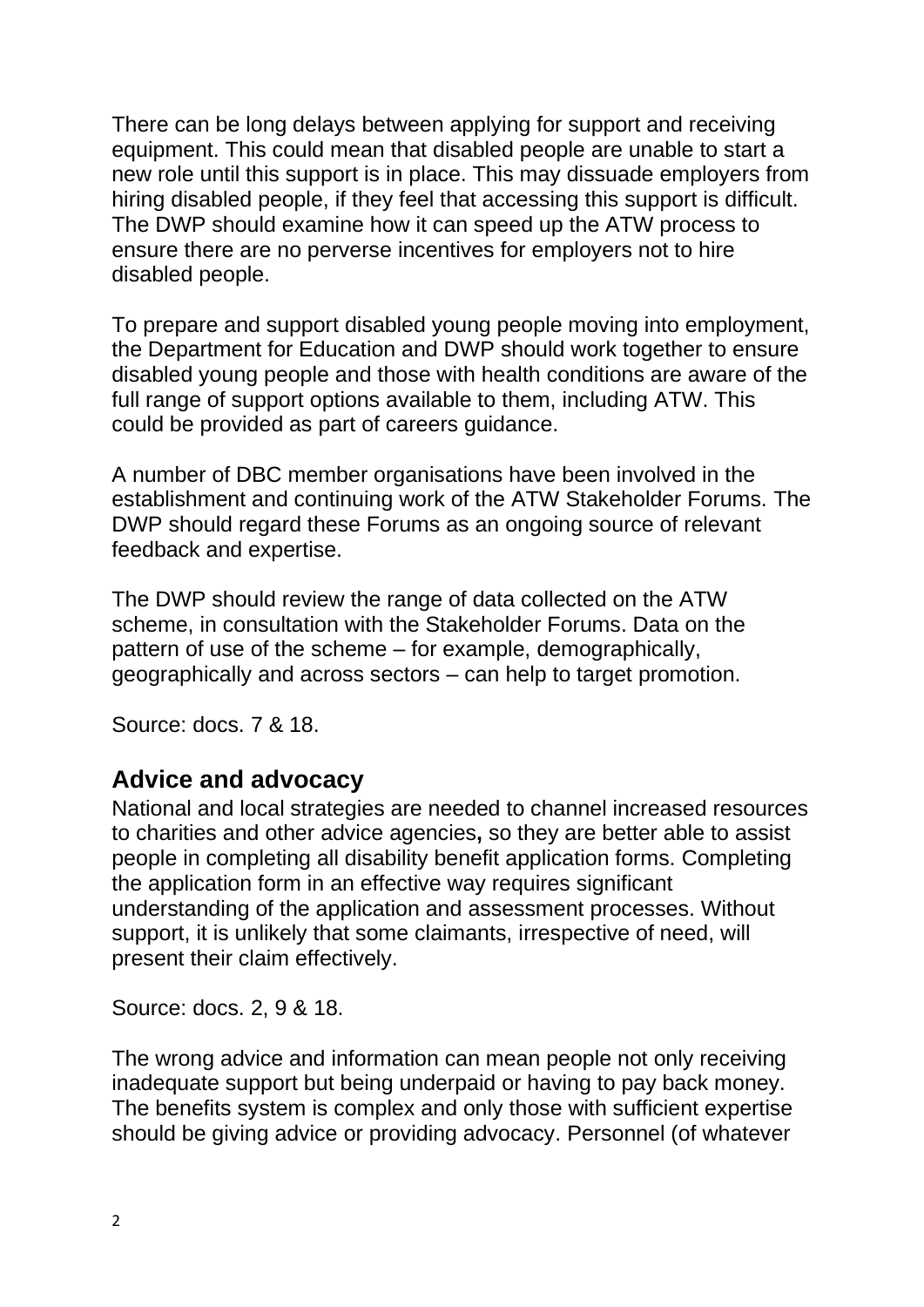agency and including volunteers) who may be giving information and advice to the public must receive the necessary training.

Source: docs. 9 & 18.

The DWP should rescind its unsustainable policy of demanding repeated "explicit consent" in order to communicate with claimants' advisers on Universal Credit matters. The restoration of an orderly system of "implicit consent" is essential if problems with claims are to be promptly and effectively resolved.

Source: docs. 2, 4, 9 & 18.

The DBC is part of an alliance of organisations, including the Association of Mental Health Providers, Association of Directors of Adult Social Services, National Association of Welfare Rights Advisers and Homeless Link, which has called for a:

"….fully-funded new duty on councils, for the provision of comprehensive welfare rights and money advice, for all existing and prospective claimants".

Such an exercise would require local authorities to conduct up-to-date audits of what advice and advocacy services are available locally, in consultation with other key stakeholders, notably housing, health and social care providers and the advice sector itself. Where there are two tiers of local government, effective collaboration would be essential.

Advice and advocacy networks in this context would comprise local authority and voluntary sector advice agencies, including communitybased organisations, as well as peer advocacy support services run by disabled people themselves.

Liaising with benefit services and through both direct access and wellorganised referral systems, such an advice and advocacy network could form the basis of the advocacy support that the 2021 Green Paper envisages.

When a claimant is notified of an impending assessment, they should also be provided with a prompt to seek independent advice and advocacy, should they feel they need such support. This should include information on how to access such services.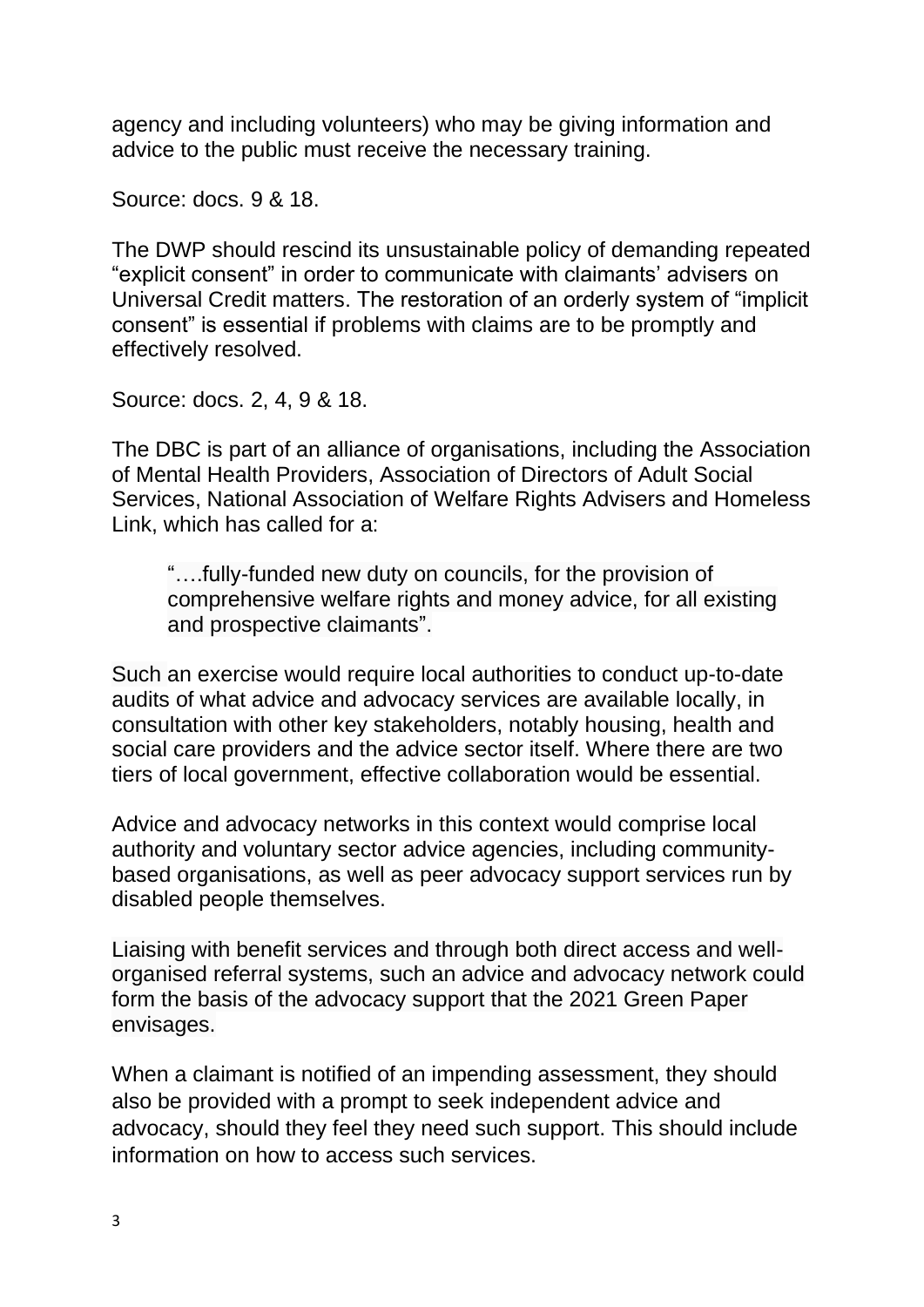Source: docs. 16, 18 & 19.

The DWP should introduce a dedicated helpline to assist people who need to make use of the Special Rules for Terminal Illness or are in the proposed Severe Disability Group. While engaging with the DWP's terminal illness review, many people living with motor neurone disease and other terminal conditions felt that a dedicated helpline would greatly ease their ability to navigate the system and receive the support they need in order to claim.

Source: doc. 18.

## **Appeals**

Targets should be introduced for the length of time cases need to wait to be heard by a tribunal. Some people have to wait up to a year for a hearing. A target will help reduce waiting times.

The number of tribunal panel members should be increased, so that tribunal waiting times can be brought down to more reasonable levels.

Tribunals are increasingly moving online. It is important that this process should be carefully monitored, so as to assess both advantages and disadvantages for disabled claimants.

Full audits should be conducted of decisions that are subsequently changed at tribunals. This will help restore confidence in the system and provide ways of improving decision-making.

There is a serious problem where extra costs benefits such as PIP are reduced or terminated and there is a lengthy wait for an appeal to be heard. Consideration should be given, in consultation with disability organisations and disabled people, as to whether the Scottish Short-Term Assistance scheme should be replicated in the rest of the UK.

Source: docs. 2 & 18.

## **Application process for benefits**

The DWP should produce simplified claim forms, in consultation with disability organisations and disabled people.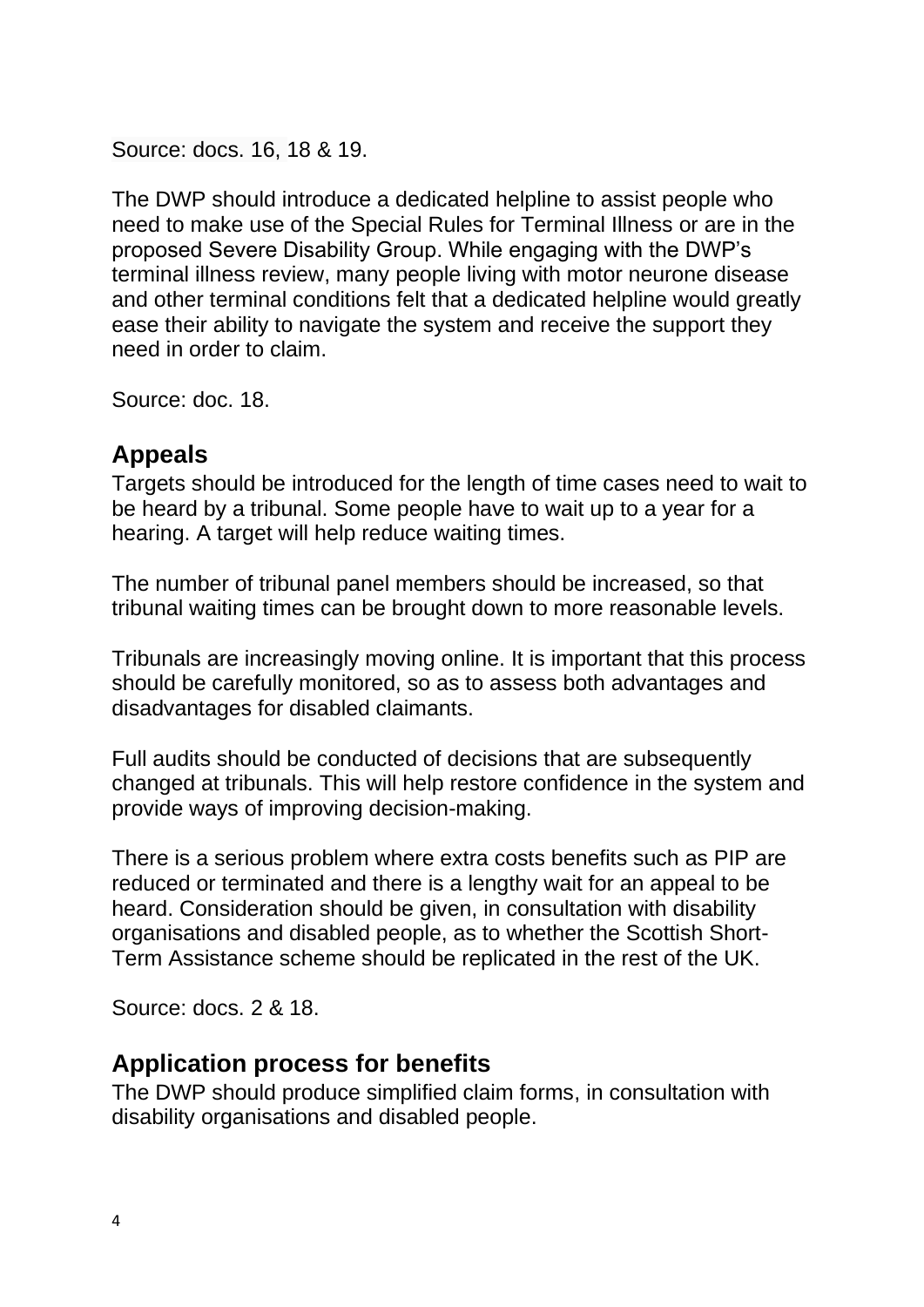These should be easily available, including in jobcentres, in accessible formats such as audio-described and easy-read, as well as downloadable online.

Claims should also be easily submitted, through whatever channel is appropriate for the claimant – for example, in person (via a home visit if necessary), by post, e-mail, telephone or online.

There should be no need to return forms within arbitrary time limits.

National and local strategies are needed to channel increased resources to charities and other advice agencies**,** so they are better able to assist people in completing all disability benefit application forms. Completing the application form in an effective way requires significant understanding of the application and assessment processes. Without support, it is unlikely that some claimants will present their claim effectively.

Meanwhile, a number of disability organisations look to the DWP to help claimants fill in application forms, where there is no other local source of help. Unless and until local independent sources of support reach sufficient capacity, this function within the DWP should be scaled up to meet demand.

Recognising that such support, even if successfully accessed, is essentially concerned with initial claims rather than ongoing claim maintenance, the DWP should expand options not only for making, but also for managing, claims.

The DWP should commission independent reviews of the PIP and UC application and decision-making processes.

Source: docs. 2, 4, 6, 9 & 18.

#### [See also **Decision-making**; **Mandatory reconsideration**; and **Appeals**]

## **Assessments**

The DWP should automatically issue claimants with a copy of their assessment report, in their required format. This would increase scrutiny and therefore help to raise standards.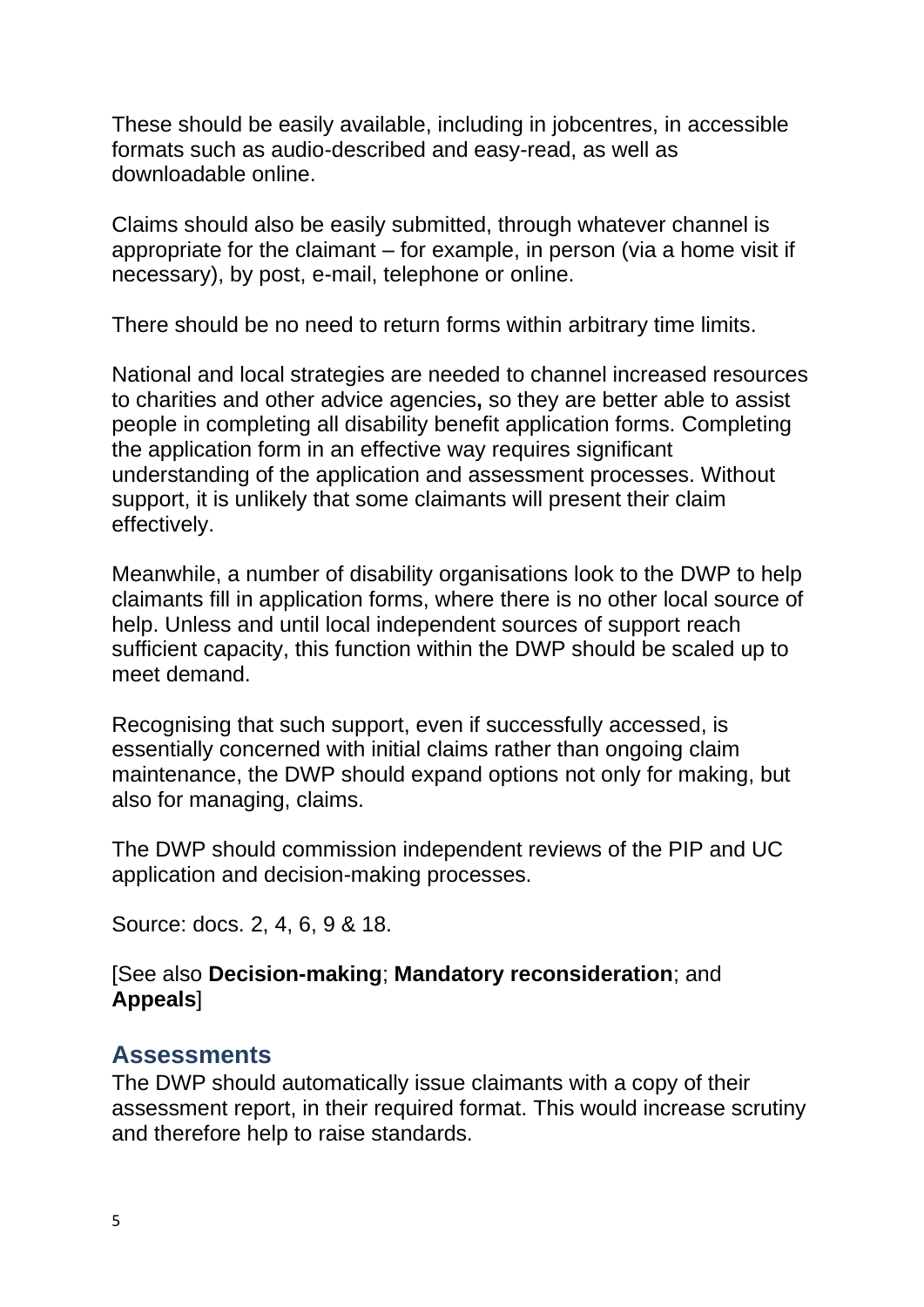Wherever feasible, claimants should have choice as to the assessment method: face-to-face; audio; video; or on the papers.

Claimants should have a clear option of audio or video recording of nonpaper assessments. Assessment reports often contain errors and many disabled people do not trust assessors to act fairly and independently.

There should be a thorough review of the various assessment criteria ("activities" and "descriptors"). There should be meaningful involvement of disability organisations and disabled people in this process, across a range of disabilities and health conditions, physical and mental, to ensure criteria are fair and truly reflect a person's capacity to work or the extra costs they face.

The descriptors should allow more scope for claimants to describe the way that their disability affects them on a day-to-day basis. This would assist the assessor to understand more fully the extent of how the claimant's disability affects their daily life.

Thorough and more holistic assessments will bring with them the need to make available more assessors and ensure that they are given more time to conduct assessments and write reports.

There is a particular need to take into account fluctuating conditions and not address them by means of a "snapshot" or "typical day".

Where a condition is known to deteriorate over time, the system should also note unsuccessful claims and automatically advise the claimant at scheduled intervals that a new claim may succeed if their condition deteriorates at a later stage.

A frequent criticism of the assessment process is that assessors often lack a sufficient understanding of the claimant's disability or health condition. We recognise the logistical difficulty of always matching specialist expertise to particular conditions. However, if an assessor does not have specialist knowledge of the condition they are assessing, it must be a requirement that they have accurate and up-to-date information readily available and can consult with experts who do have such knowledge. The support system for assessors must be designed accordingly.

The DWP should work with contracted assessment providers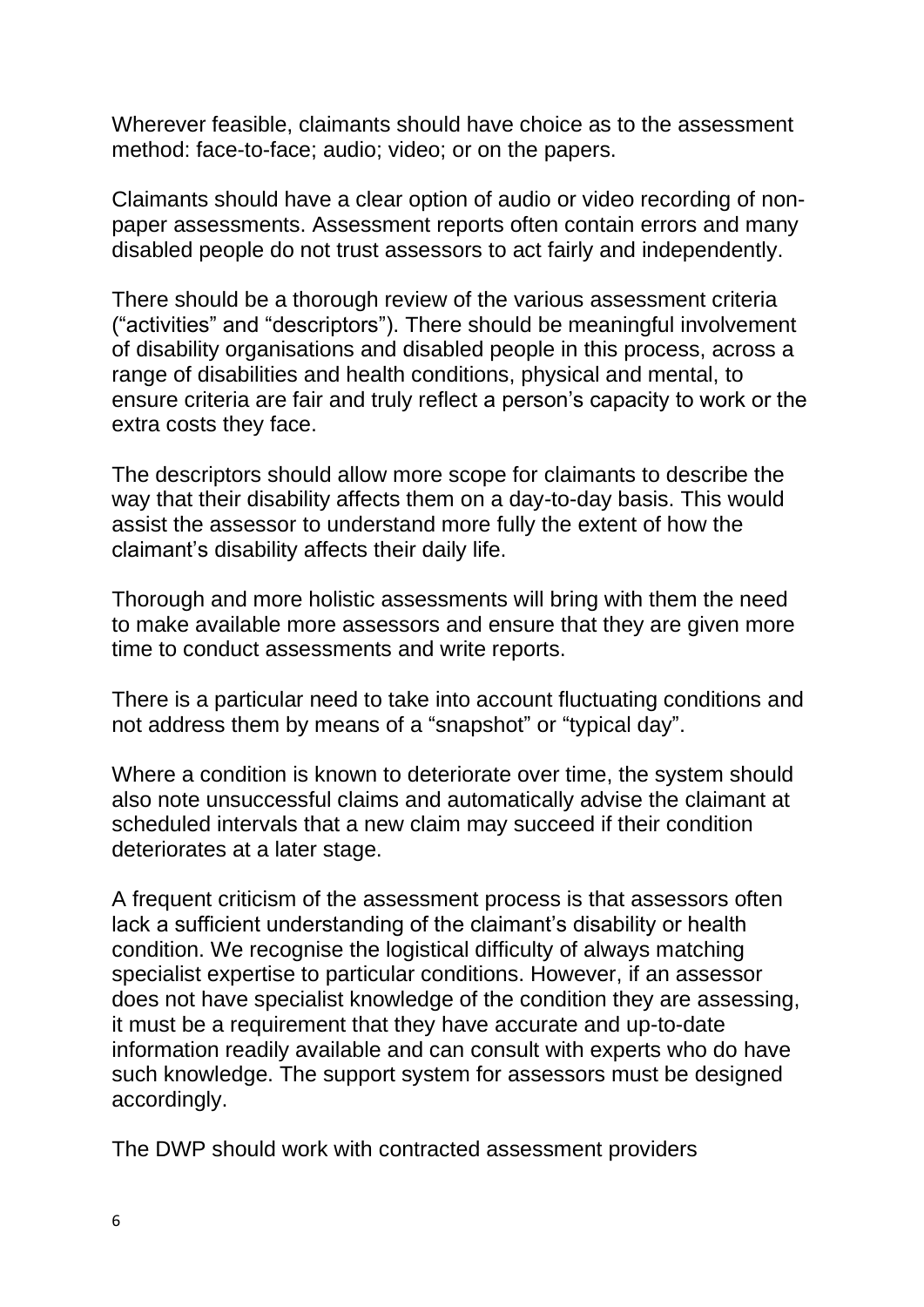significantly to improve assessors' overall knowledge and understanding of disabilities and long-term conditions (including that a claimant may experience more than one at once, possibly both a physical and a mental health condition).

Due attention must be given to practical considerations relating to an assessment, especially where travelling is involved. For example: there should be flexibility regarding the location of face-to-face assessments; providers should be unable to double-book claimants; there should be no alterations to scheduled assessments – cancellations, time or location changes – without plenty of notice being given; telephone calls must be answered promptly; there must be safe and comfortable waiting areas for face-to-face assessments (claimants often have to arrive early, in order to minimise the risk of arriving late); and the potential need for reasonable adjustments should always be considered.

The frequency of re-assessments for all benefits related to disability and health should be reviewed. The objective should be to eliminate pointless or excessively frequent reassessments, which are wasteful of resources and stressful for claimants.

The "20-metre rule" for PIP enhanced mobility support should be restored to a more realistic 50 metres.

The DWP should investigate the impact of the loss of PIP on disabled people's ability to remain in work.

The DWP must re-establish direct responsibility for assessment quality and publish regular improvement plans to ensure assessors are conducting assessments consistently and to a high standard.

Unreasonable delays to assessments should be eliminated.

There should be established an independent Regulator of Benefit Assessments.

Source: docs. 2, 6, 7, 11, 12, 17, 18 & 20.

[See also **Appeals**; **Decision-making**; **Mandatory reconsideration**; **Supporting information and medical evidence**; and **UC (assessment and payment cycles)**].

[There is a separate entry for **Work Capability Assessments**].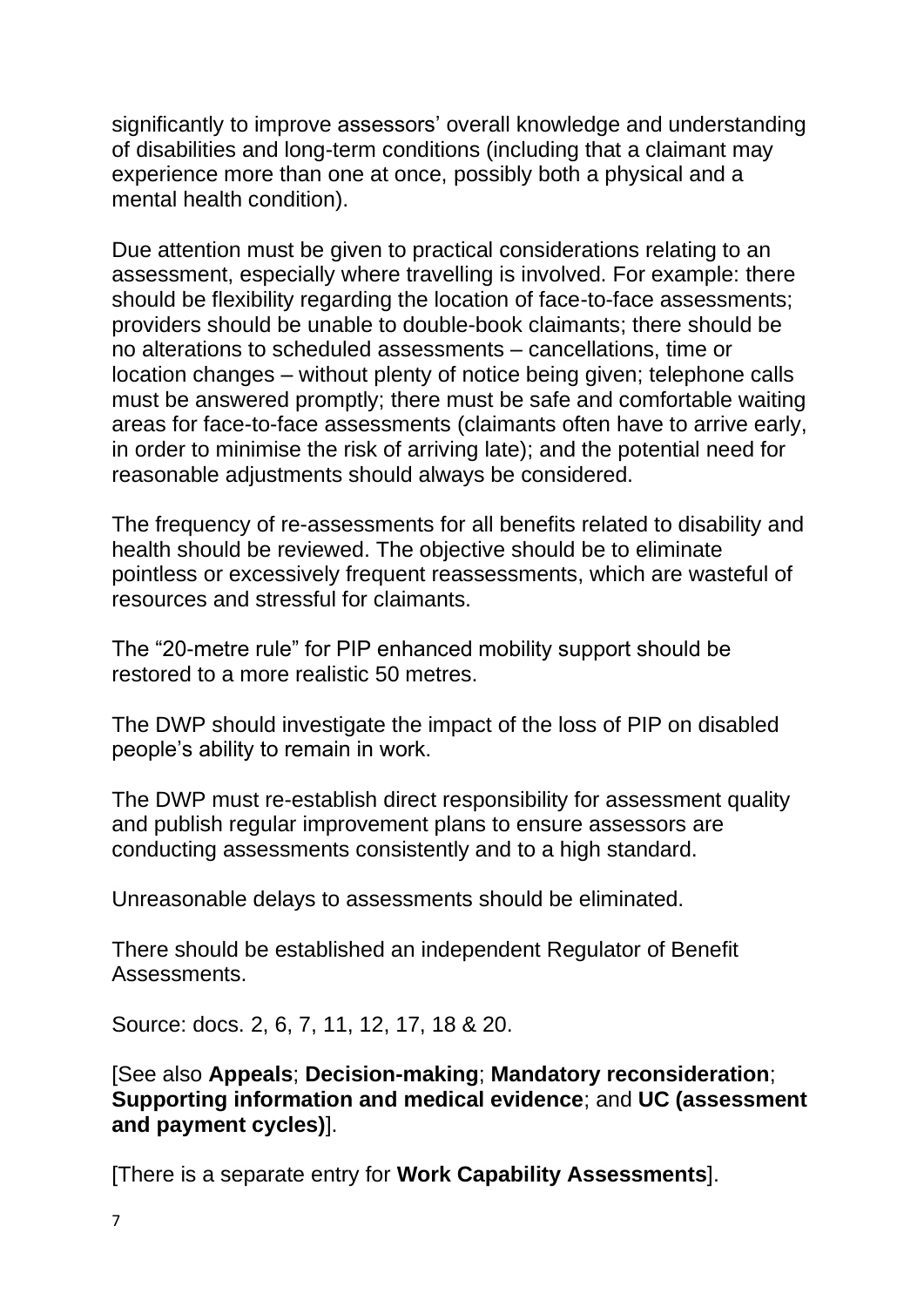## **Assistive technology**

Assistive technology should not perversely become a threat to independent living by reducing benefit entitlements and this should be borne in mind in any review of activities and descriptors.

Source: doc. 18.

## **Benefit cap**

The benefit cap is flawed for all claimant groups (as in-work benefits were excluded from its original in- and out-of-work income comparisons, so it was highly inaccurate even before the threshold was further arbitrarily reduced) but the extra costs of living with a disability or health condition, including for those in the ESA Work-Related Activity Group or equivalent in UC, make these claimants particularly vulnerable. Some disabled people are in a protected category (such as receiving PIP or being in the ESA Support Group or UC equivalent) but many are not. We therefore recommend that the benefit cap should be discontinued.

Source: docs. 2, 10, 18 & 20.

# **Benefit freeze**

[See **Freezing benefits**]

# **Benefit rates**

Regular, independent surveys should be established of the actual costs of living with a disability or long-term health condition**.** This information should be used to ensure that the levels of paymen**t**s of disability benefits better reflect the actual cost of living with a disability or longterm health condition.

Policy in relation to benefit rates should be informed by research on minimum income standards along the lines of that conducted annually by the Centre for Research in Social Policy at Loughborough University for the Joseph Rowntree Foundation. The Government should regularly commission such research, not least in relation to the benefit rates that particularly pertain to disabled people.

Source: docs. 2, 18 & 20.

There should be interim benefit increases (between the normal annual upratings) when inflation is high.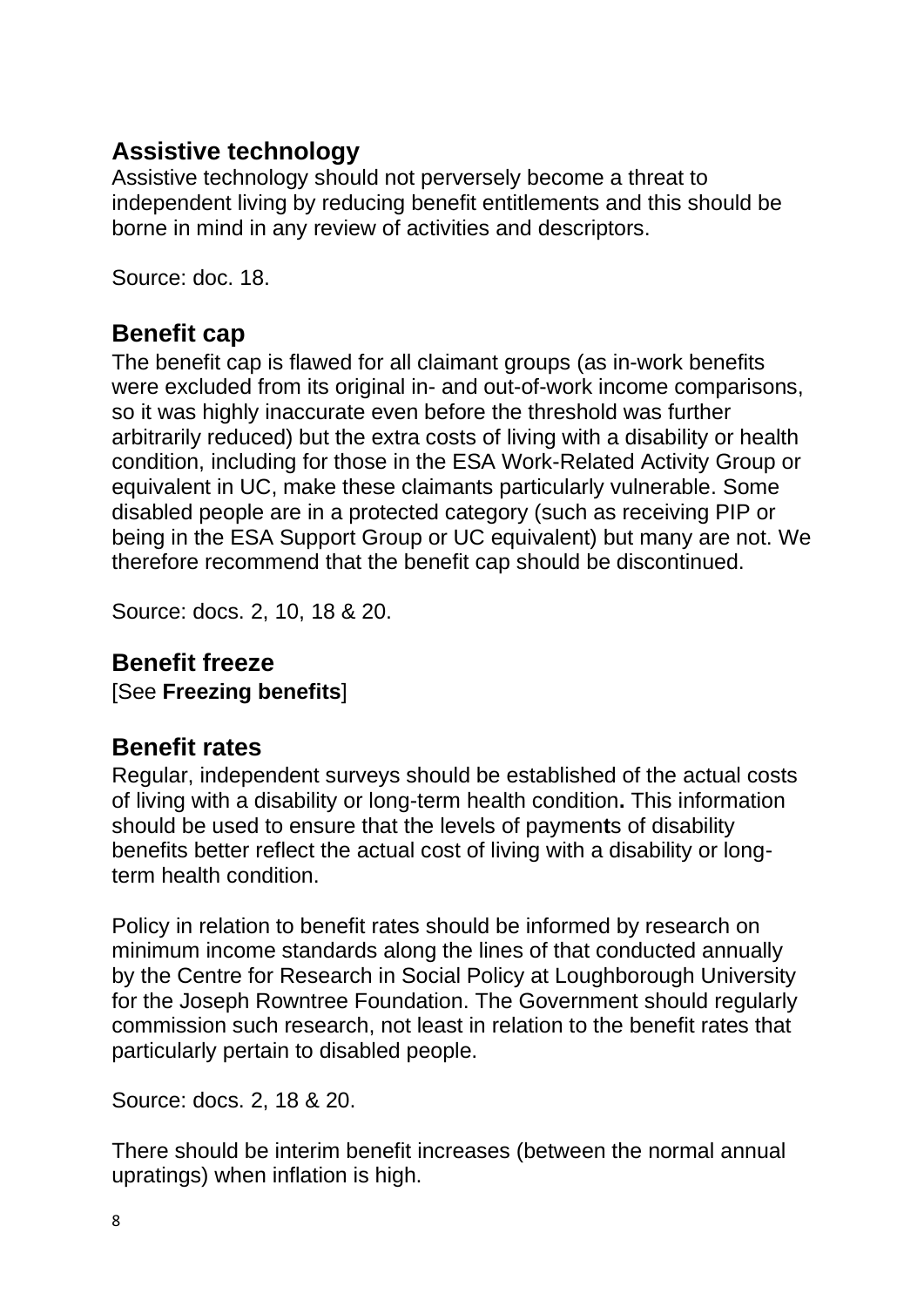Source: doc. 20.

#### **Carers**

#### [See **Reasonable adjustments**; and **Universal Credit (Carer Element)**]

### **Claimant Commitments**

The onus should be on the DWP to ensure that each Claimant Commitment is constructive, realistic and well thought through. The claimant should be fully involved in the discussion and clearly informed as to how to challenge a Claimant Commitment that they consider unsatisfactory.

If a Claimant Commitment is unsuitable – involving job-seeking or other work-related activities that are unrealistic – it is very important that the claimant challenges it and gets it changed. Agreeing to an unrealistic plan of action is setting yourself up to fail – and the penalty for not complying with the agreement could be a damaging fine (a "sanction").

For Claimant Commitments to become an effective and fair tool that truly supports disabled people, the DBC believes that the "fear" element that comes with the threat of sanctions must be removed.

The DBC wants to see Claimant Commitments focus on what barriers a claimant experiences to accessing employment and to link to highquality, tailored employment support. Claimants must be listened to and their needs and views reflected in the Claimant Commitment. There is a widespread view in the disability employment field that there is a conspicuous lack of tailoring of employment support to claimants' needs and circumstances, reflected in the relatively poor performance of employment programmes in getting disabled people into work.

The DBC believes that removing sanctions and providing high-quality, individually tailored employment support will go some way to restoring trust and supporting a move towards a fairer benefit system that works for disabled people.

There is a need for research into the effectiveness of Claimant Commitments. Evidence of actual jobs that would not otherwise have been secured would do much to confer credibility. The DWP should be commissioning research and asking questions if the answers are not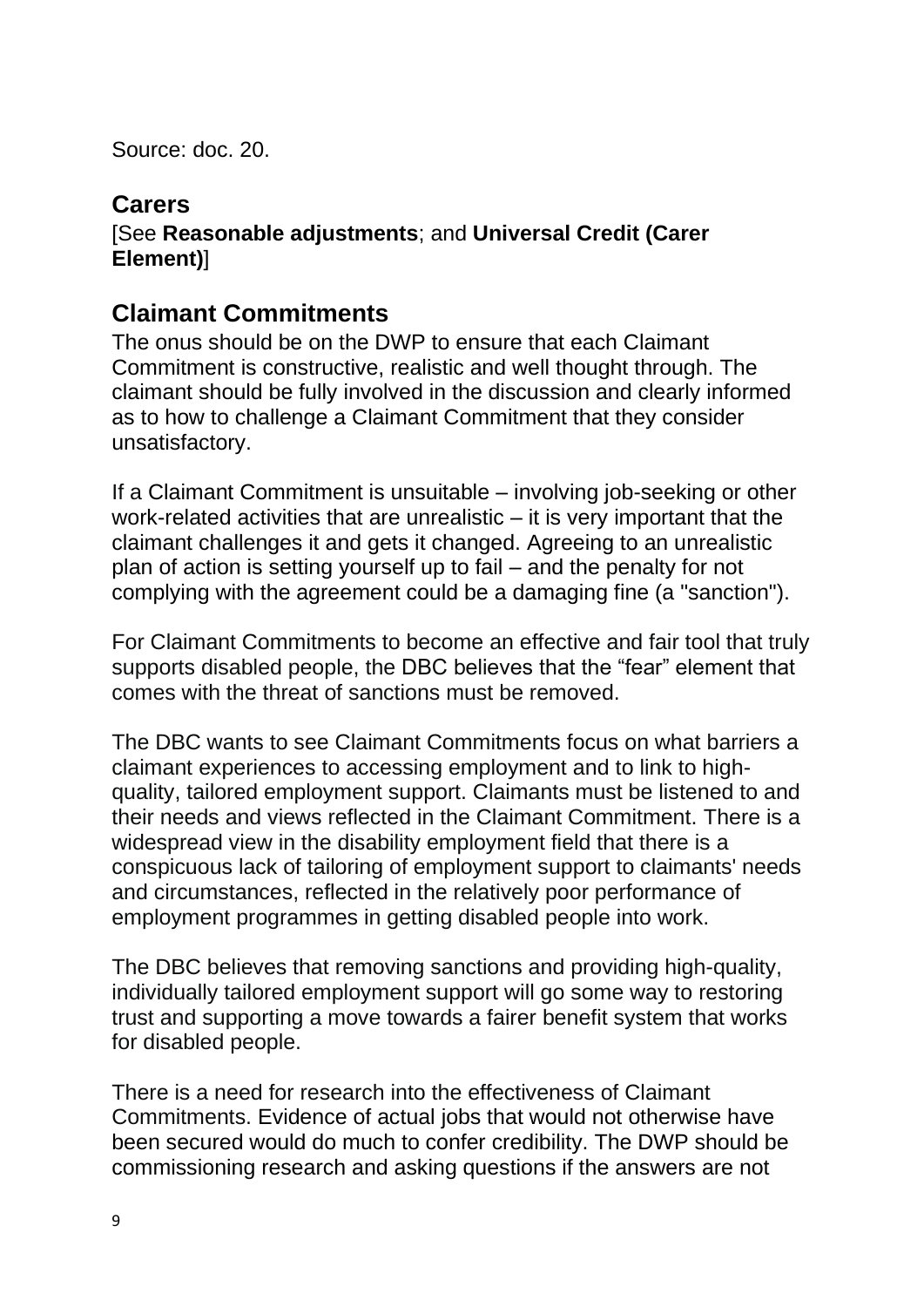encouraging. As noted above, employment outcomes for disabled people do not so far have a strong track record.

It is important that Claimant Commitments should start from a point of no employment-related conditionality for a claimant awaiting a WCA and scale up as and where appropriate thereafter. That is, building workrelated activity steadily, in partnership with the claimant.

Source: docs. 5, 17 & 18.

The DWP should collaborate further with disability organisations and with disabled people to better understand what effective models for supporting disabled people to move towards work look like.

The DWP must ensure that those applying conditionality receive specialist training and education in disability and its impact on employment; continued training and development throughout their careers; and are able to demonstrate qualifications and competence in this area.

The DWP should develop detailed guidance for staff, with the involvement of disability organisations, on the appropriate use of the Claimant Commitment, specifying the situations in which different levels of conditionality would be applicable, with multiple real examples. This will help to ensure that conditionality is applied appropriately and consistently by Work Coaches.

The DWP should commit to increasing and protecting the number of Disability Employment Advisers in future and ensuring they receive continuous training in order to help them effectively to support Work Coaches.

Employment-related activity on the part of someone in the ESA Support Group or the equivalent UC LCWRA Group should always be voluntary and specifically requested by the claimant – not mandated. It should be provided by somebody with expertise in the claimant's condition.

Employment-related activity on the part of someone in the ESA Work-Related Activity Group or the equivalent UC LCW Group should be agreed with the claimant.

The DWP must provide disabled people with channels to report pressure to undertake unsuitable back-to-work activity.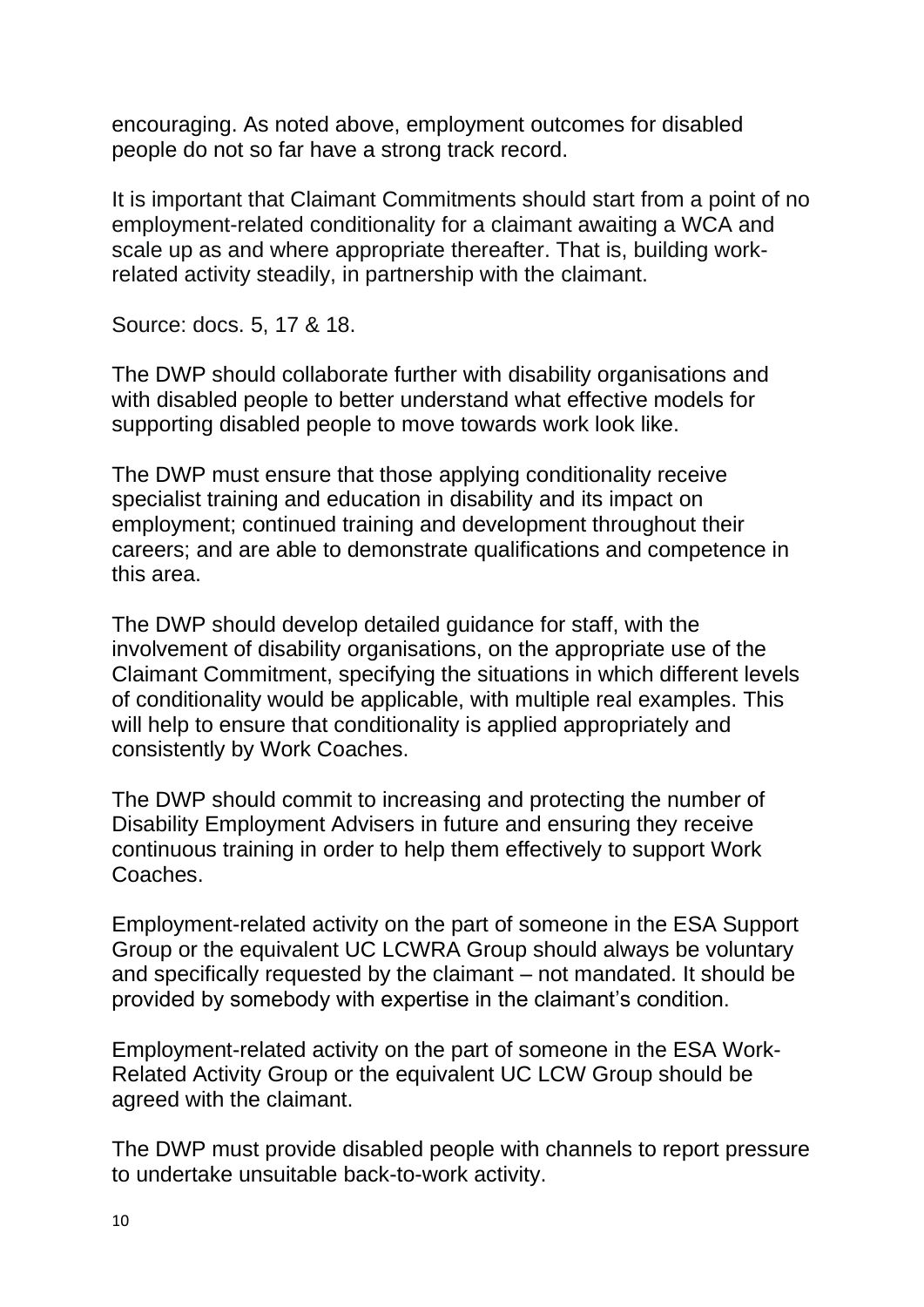Source: docs. 7 & 18.

[See also **Work Capability Assessments**]

## **Communications**

All communications with claimants must be clear, specific and in the claimant's required format.

Source: docs. 4 & 18.

## **Conditionality**

[See **Claimant Commitments**; and **Work Capability Assessments**]

## **Contributory benefits**

[See **UC (treatment of contributory benefits and occupational pensions)**]

## **Cost of living with a disability or long-term health condition**

Regular, independent surveys should be established of the actual costs of living with a disability or long-term health condition**.** 

This information should be used to ensure that the levels of payments of disability benefits better reflect the actual cost of living with a disability or long-term health condition.

We would like to see policy in relation to benefit rates informed by research on minimum income standards along the lines of that conducted annually by the Centre for Research in Social Policy at Loughborough University for the Joseph Rowntree Foundation. The Government should regularly commission such research, not least in relation to the benefit rates that particularly pertain to disabled people.

Source: docs. 2 & 18.

#### **Covid-19**

The DBC has made a number of specific proposals for additional temporary measures to support claimants during the Covid-19 pandemic. See source documents below for full details.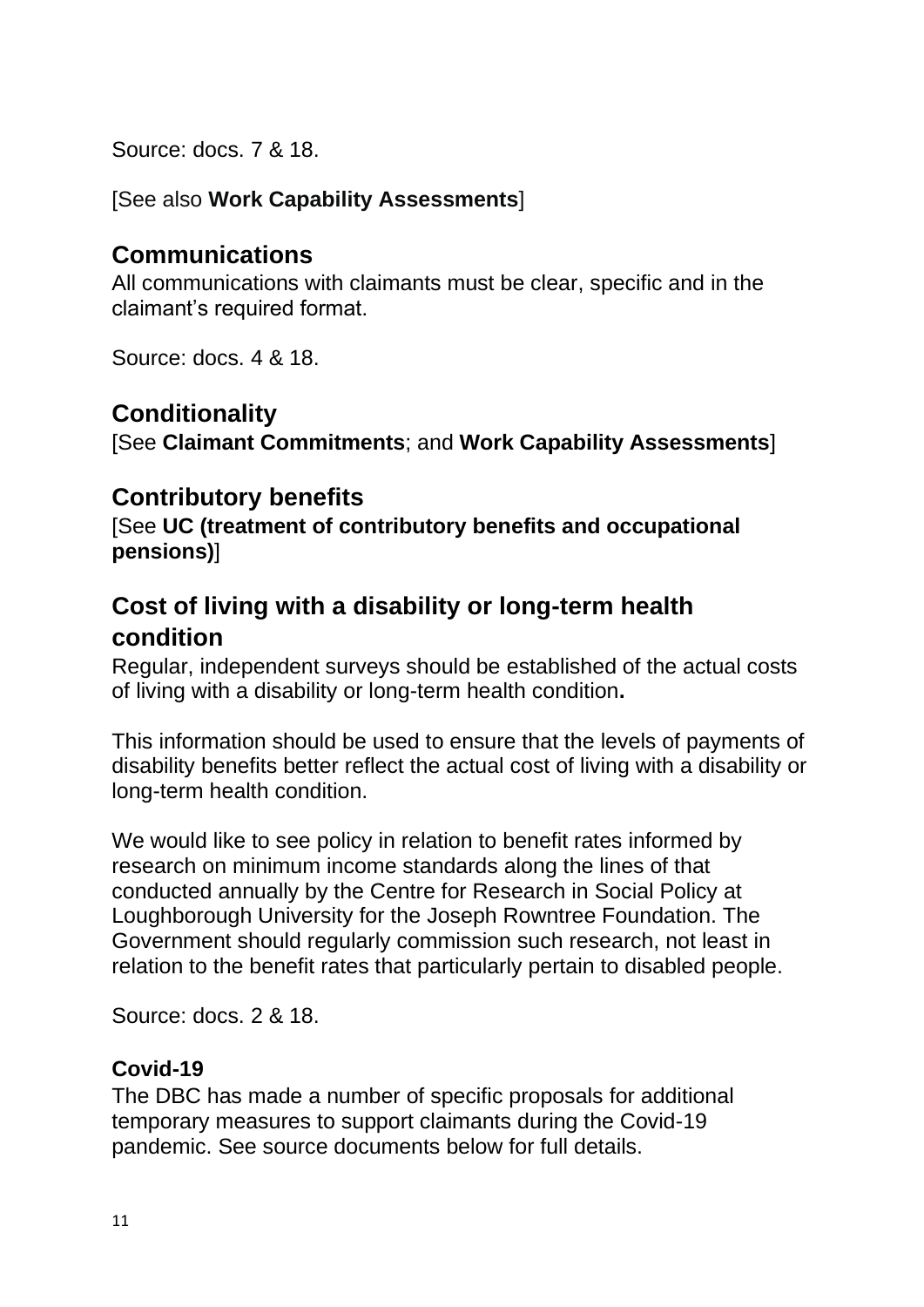Source: docs. 14 & 15.

## **DBC objectives**

[See Overall DBC objectives]

## **Decision-making**

Full audits should be conducted of decisions that are subsequently changed at tribunals. This will help restore confidence in the system and also provide ways of improving decision-making.

Source: docs. 2 & 18.

#### [See also **Evidence-gathering**; **Mandatory reconsideration**; and **Appeals**]

## **Digital-by-default**

The DWP needs to ensure that alternative methods of claiming, other than digitally, are readily available where needed (face-to-face, by telephone or through home visits).

Recognising that such support, even if successfully accessed, is essentially concerned with initial claims rather than ongoing claim maintenance, the DWP should expand options for making and managing claims.

Source: docs. 4, 9 & 18.

## **Disability Confident**

More should be required of employers in order to secure membership of the Disability Confident scheme, including a greater focus on disabilities and health conditions that are invisible and/ or fluctuating. This would increase its prestige, making it more attractive to employers, as well as boosting its credibility among disabled people.

Source: doc. 18.

#### **Disabled children**

The transition from DLA to PIP can be problematic. As the DWP already contacts families to identify if an appointee is needed, this call could be used to explain the differences between DLA and PIP and highlight that independent advice can help.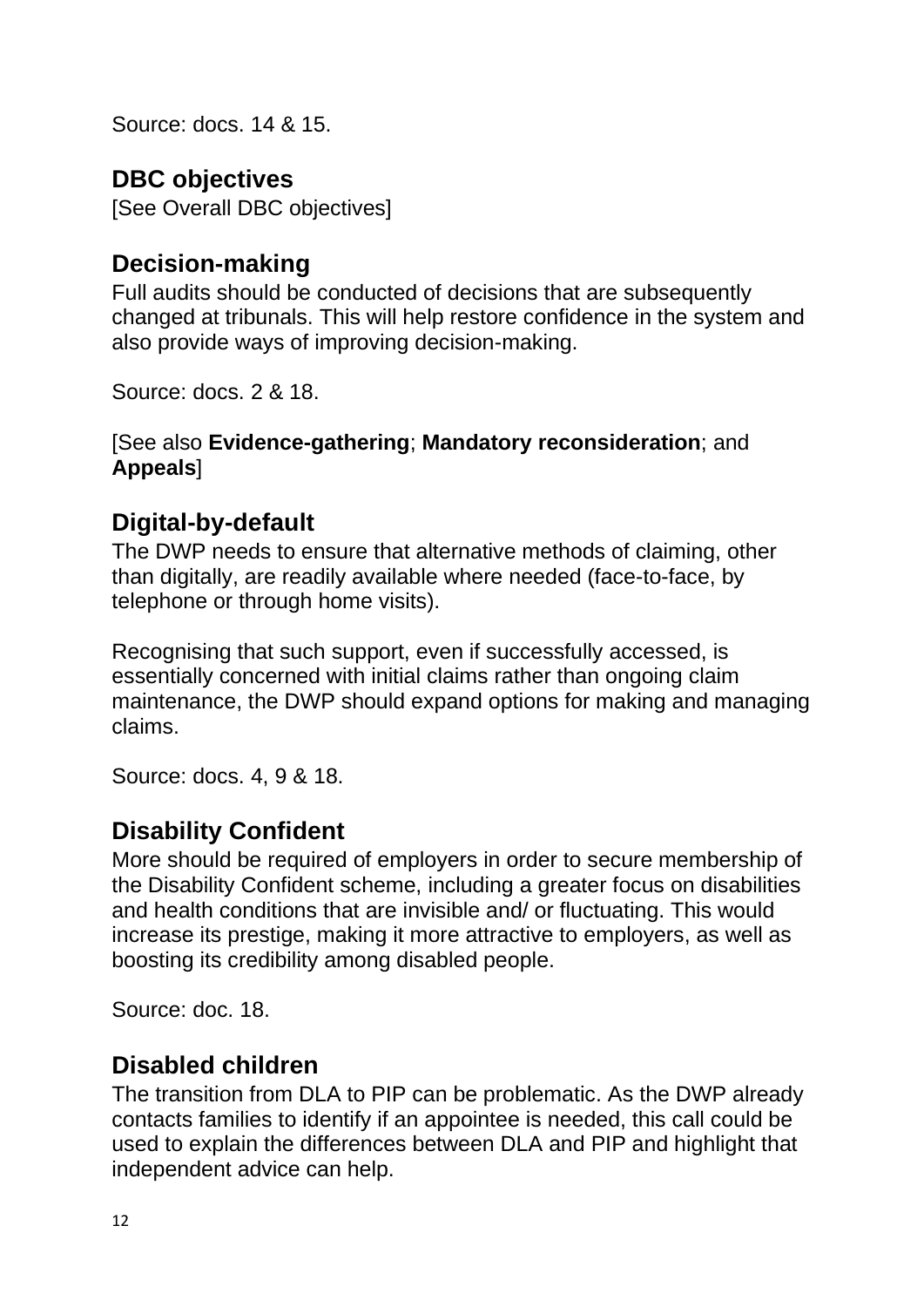Also, the rule allowing DLA to continue to age 17 to facilitate a claim to be determined could be modified so awards of DLA can continue up to age 17 if PIP is refused, to allow mandatory reconsiderations and appeals to be completed.

The upper age limit for child DLA should in any case be reviewed. As in Scotland, young people receiving DLA should continue to get it until they turn 18 (while being able to opt to move to PIP earlier if they so wish).

Source: doc. 18.

[See also **UC (Disabled Child Element)**]

### **Employers' awareness**

The Government should ensure employers are aware of their legal duties under relevant legislation and should take action where they are not.

More widely, there is work to be done in improving employers' awareness not only of their legal responsibilities, but also the potential contribution of disabled employees, as well as the support available through the ATW scheme.

Information made available to employers should cover a range of disabilities and health conditions, including those that are invisible and/ or fluctuating. It should also promote greater understanding (as noted above) that an employee may experience more than one at once, possibly both a physical and a mental health condition.

Source: docs. 7 & 18.

[See also **Access to Work**; and **Reasonable adjustments**]

#### **Employment (Claimant Commitments)** [See **Claimant Commitments**]

#### **Employment (self-employment)** [See **self-employment**]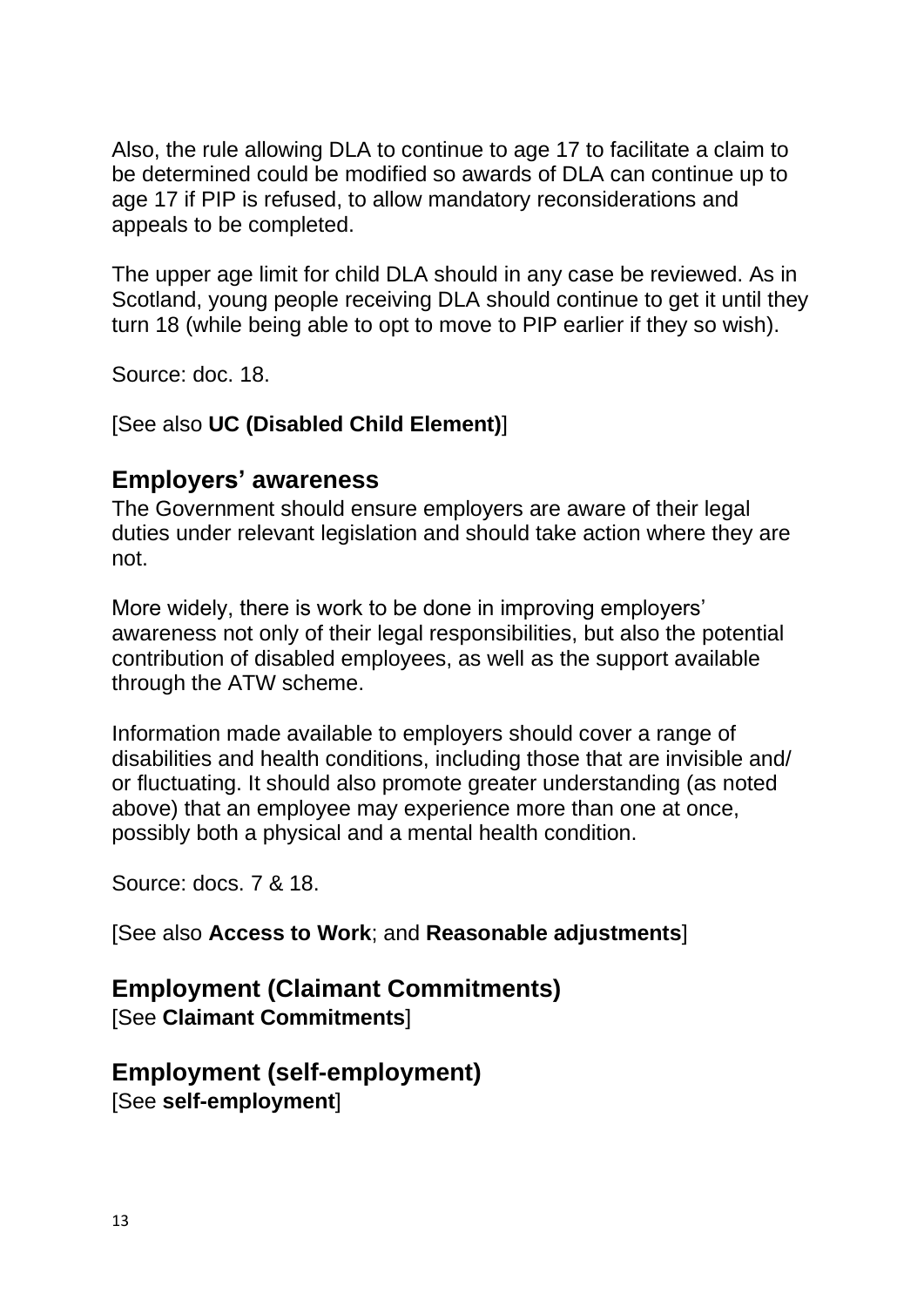## **Employment (support programmes)**

Relatively little work has been done to understand the effectiveness of past and current employment schemes. A comprehensive and detailed review should be commissioned by the DWP to establish what works and what does not, regarding how successful various support schemes are in getting disabled people into work and supporting them to stay in work.

Source: doc. 18.

[See also **Claimant Commitments**]

[Please note that all **Employment and Support Allowance** references are abbreviated to **ESA**].

# **ESA (Support Group)**

The ESA Support Group and UC LCWRA Group, or equivalent in terms of financial support and conditionality, should be maintained as part of any new arrangements resulting from any review of the WCA.

Source: docs. 7 & 18.

# **ESA (Work-Related Activity component)**

This (and the equivalent UC Limited Capability for Work component) should be restored.

Their abolition for new claims from April 2017 has caused hardship to many disabled people who have no realistic prospect of work in the near future, while often detrimentally affecting their health and increasing social isolation, thus also increasing pressure on health and social services.

There is also an adverse impact on undertaking work-related activity and looking for work. Sufficient resources are needed in order to take steps towards work – for example, paying for travel to appointments or volunteering opportunities, courses, appropriate interview clothing as well as access to the internet and phones to complete job applications.

Further, there is a direct financial work disincentive. If a claimant were to get a job and then lose it a few months later, or perhaps fulfil a shortterm contract, then they would in effect become a new claimant and thus be put on the new lower rate.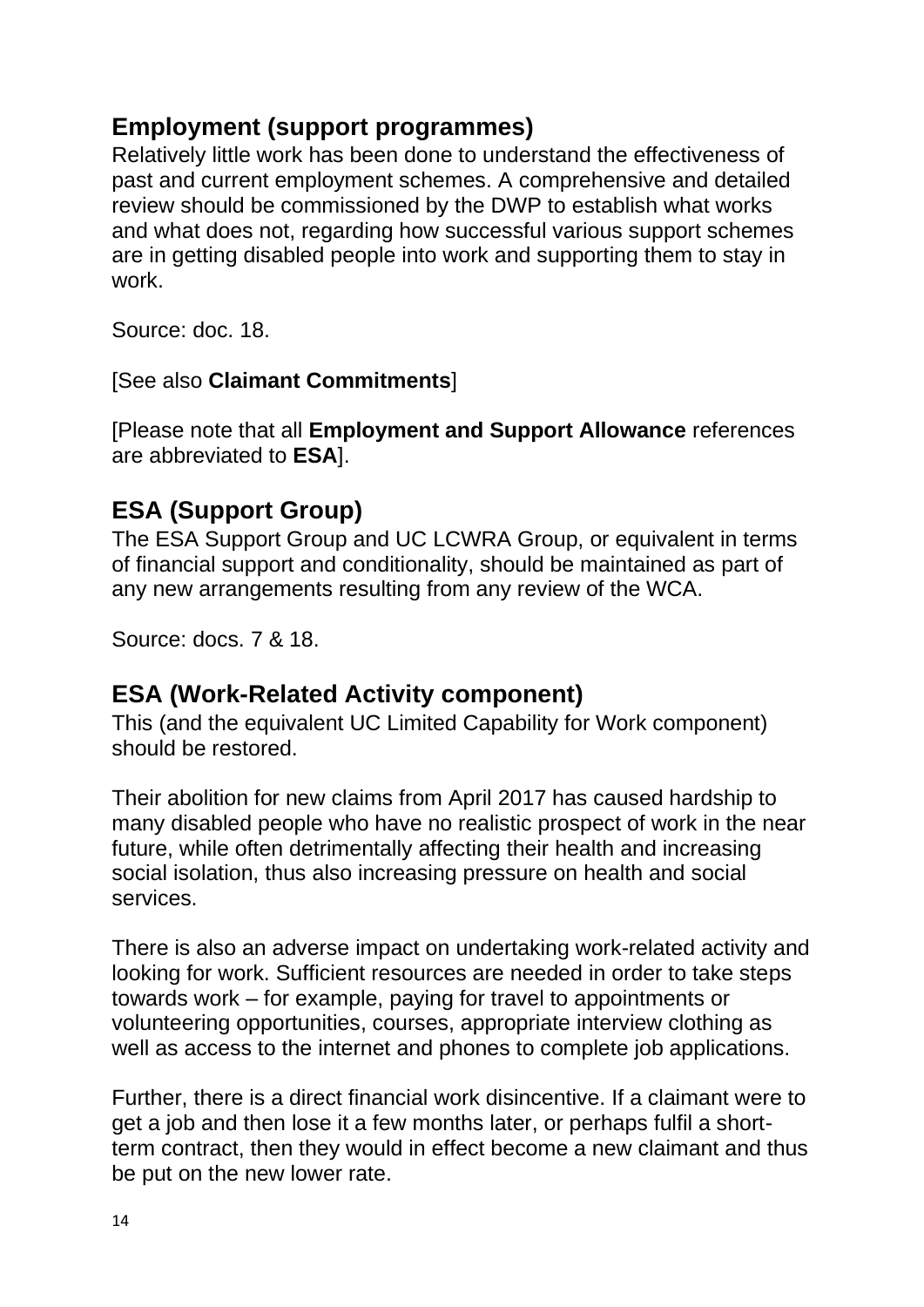Source: docs. 2, 3, 8, 18 & 20.

**Evidence-gathering** [See **Supporting information and medical evidence**]

**Explicit consent** [See **Advice and advocacy**]

#### **Filling in forms** [See **Application process for benefits**]

#### **Flexible working**

The Government should ensure employers are aware of their legal duty to accommodate disabled employees' requests for reasonable adjustments, including flexible working, under existing legislation and should take action where they are not.

Source: docs. 7 & 18.

#### **Freezing benefits**

The DBC is opposed to freezing benefit rates. Inflation erodes the real value of benefits, which are often inadequate to start with. The benefit freezes and below-inflation increases of recent years have been a major factor in reducing the incomes of disabled people and pushing them into poverty. Although some disability-related benefits and elements have been exempt from freezing, others have not – and in any case, all means-tested benefits are relevant, as disabled people are disproportionately likely to be receiving them.

The affected benefits should be uprated by the Consumer Prices Index (CPI) + 2% for four years, to restore the losses sustained during the freeze; and the "Local Housing Allowance" (in Housing Benefit and UC) should be restored to at least the 30<sup>th</sup> percentile of local private sector rents (while better than freezing, CPI uprating is not relevant to rental inflation).

Source: docs. 12 & 18.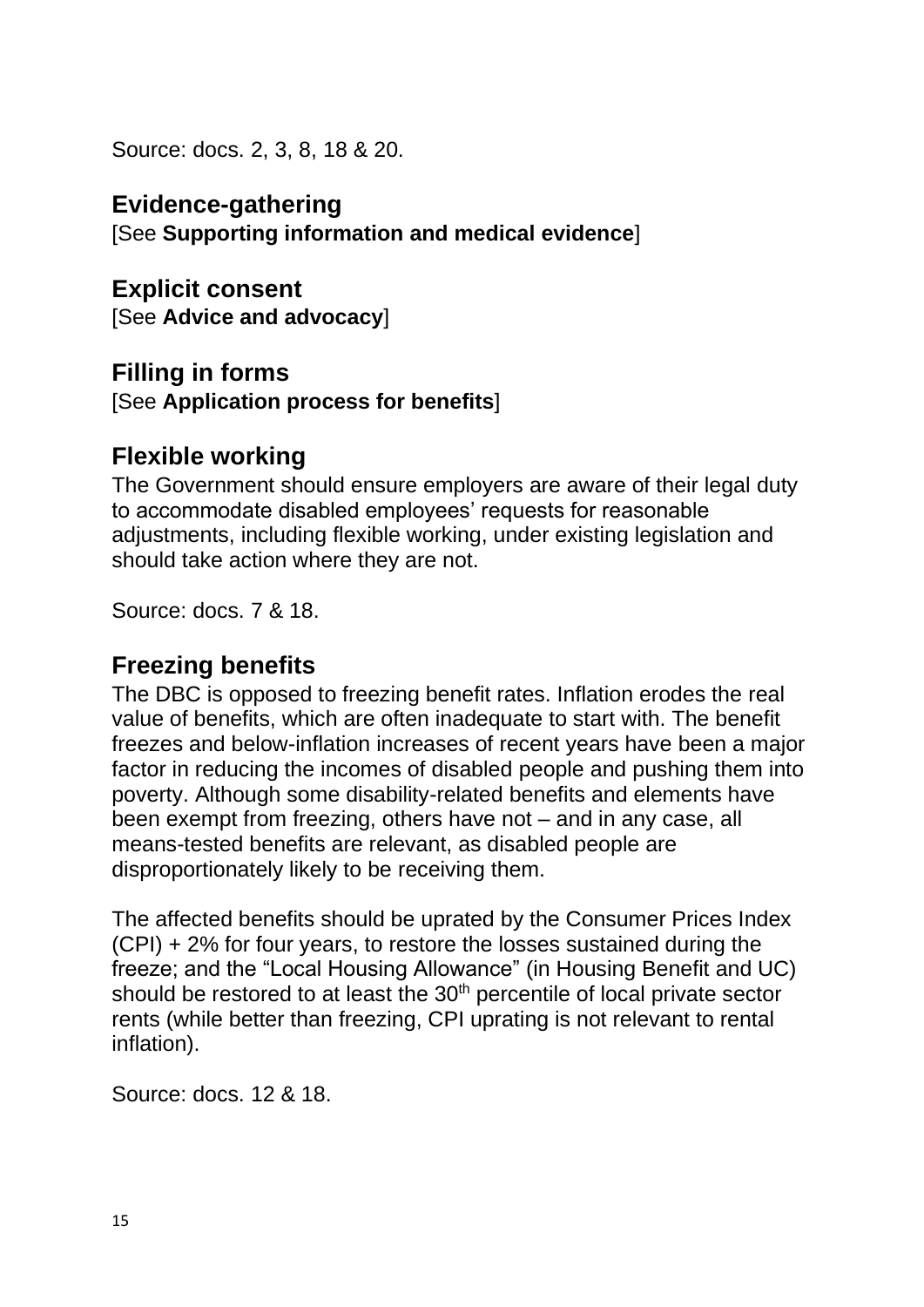### **Housing Benefit (eligible rent)**

The "Local Housing Allowance" should be restored to at least the 30<sup>th</sup> percentile of local private sector rents.

Source: docs. 12 & 18.

#### **Housing Benefit (two-child limit)**

[See **Two-child limit**]

**Implicit consent** [See **Advice and advocacy**]

#### **Local Housing Allowance**

The "Local Housing Allowance" should be restored to at least the 30<sup>th</sup> percentile of local private sector rents.

Source: docs. 12 & 18.

#### **Managed migration**

[See **UC (managed migration)**]

#### **Mandatory reconsideration**

Those looking at a decision again when it is challenged by the claimant should not be able to see the previous decision-maker's conclusions. This will increase impartiality. There are too many cases of MR reports being copied from the original decision.

Claimants going through MR should in all cases be given the opportunity to provide oral evidence of how their condition affects them. Often, decisions are changed at the appeal tribunal because of new oral evidence. Giving this at an earlier stage will improve the process.

The DWP should commission periodic independent reviews of the application, assessment and decision-making processes, including MR.

Source: docs. 2 & 18.

[See also **Decision-making**; and **Appeals**]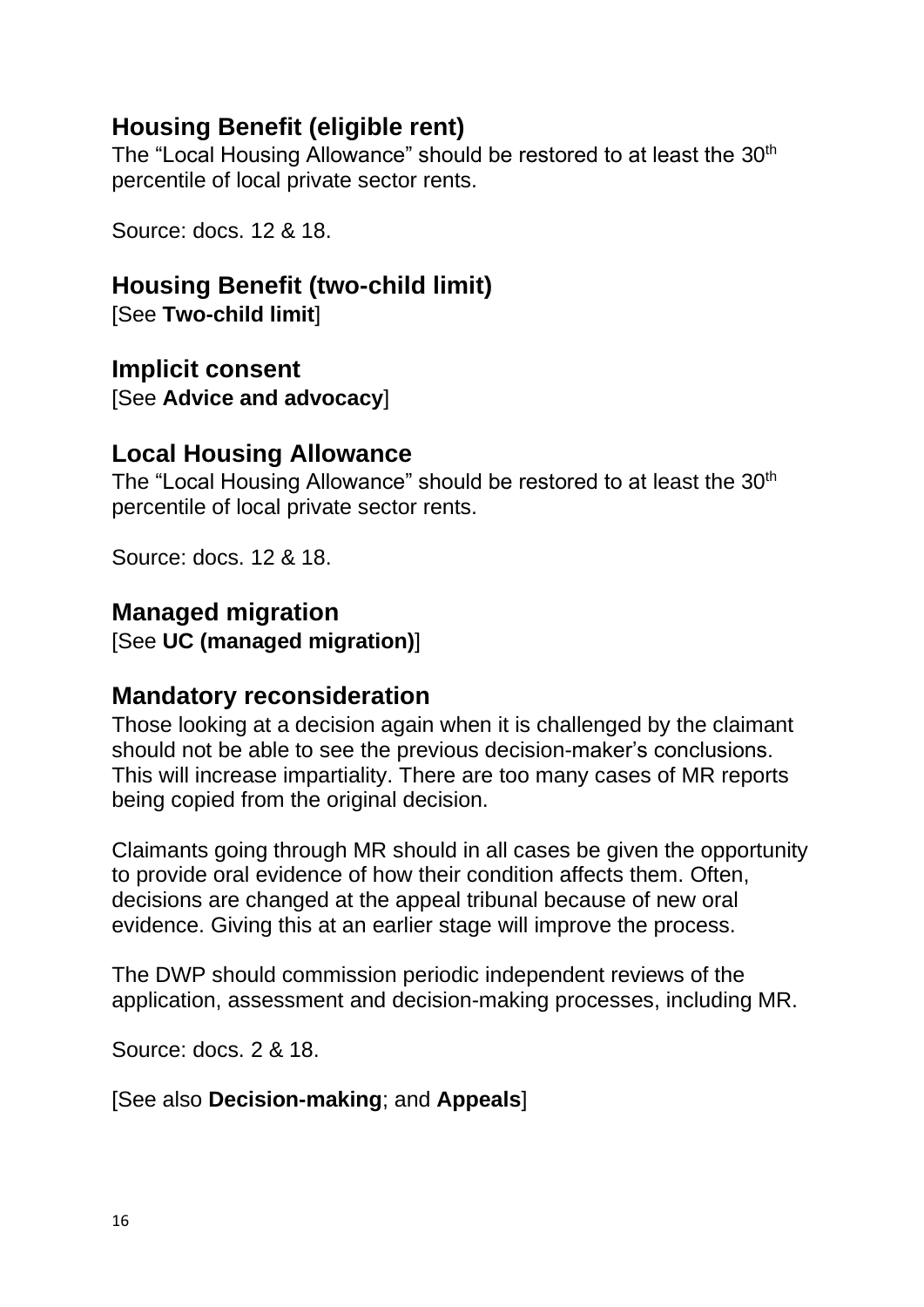#### **Medical evidence** [See **Supporting information and medical evidence**]

## **Minimum income standards**

[See **Cost of living with a disability or long-term health condition**]

## **Mobility**

The importance of the mobility component of PIP in promoting independent living should be recognised. There should be more emphasis on encouraging claims and less on resisting them.

The "20-metre rule" for PIP enhanced mobility support should be restored to a more realistic 50 metres.

A participant in the Motabiity scheme who is challenging a decision not to award the necessary level of a qualifying benefit should be able to keep using the scheme for 18 months, to ensure they do not lose their Motability vehicle before an appeal hearing. This period should be renewable if an appeal or further legal challenge is ongoing after 18 months.

The criteria, scope and detailed rules regarding the Motability scheme should be reviewed, in consultation with disability organisations and disabled people. In particular, there are strong arguments for wider access, including extension to Attendance Allowance claimants who have mobility problems.

Source: doc. 18.

**Mortgage costs** [See **UC (mortgage costs)**]

# **Occupational pensions**

[See **UC (treatment of contributory benefits and occupational pensions)**]

## **Overall DBC objectives**

The DBC is committed to achieving a social security system that:

• Meets the needs of and facilitates opportunity for disabled people and their carers;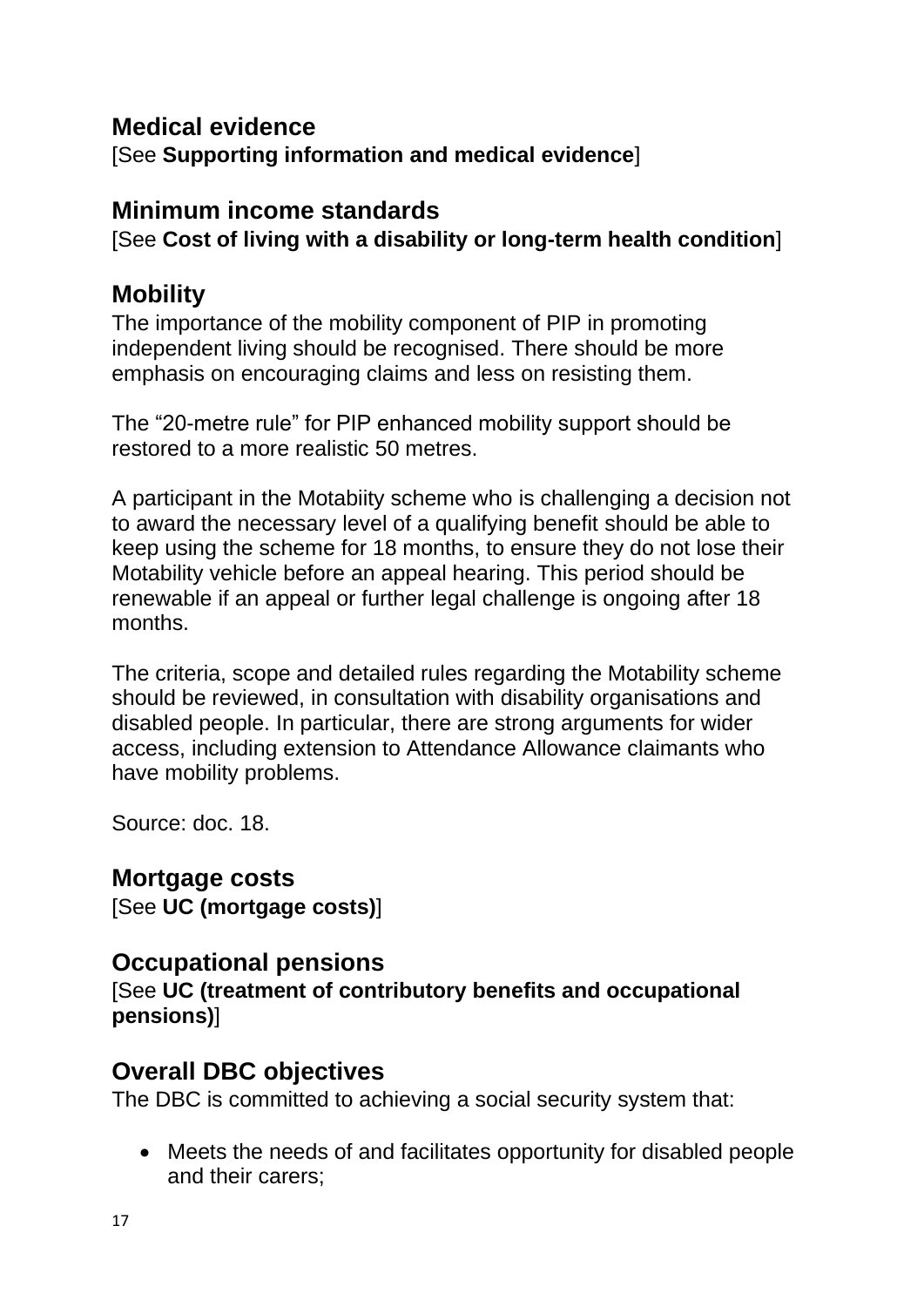- Is informed by the needs and experiences of disabled people and their carers;
- Is fair in its design and administration;
- Is transparent and accountable;
- Supports disabled people to meet the extra costs associated with disability;
- Reflects the reality of the challenges faced by disabled people seeking work;
- Recognises the individual needs of all disabled people and their carers (regardless of factors such as impairment and age);
- Contributes towards tackling disability poverty and interacts with other government measures to achieve this;
- Tackles misunderstanding about disability and the support disabled people and their carers may need from the benefit system.

Source: doc. 1.

#### **Owner-occupiers**

#### [See **UC (mortgage costs)**]

[Please note that all **Personal Independence Payment** references are abbreviated to **PIP**].

#### **PIP (appeals)**

[See **Appeals**]

#### **PIP (as an in-work benefit)**

There should be greater appreciation of the importance of PIP as an inwork benefit, helping many disabled people to meet the extra costs of disability in a working life, above and beyond those met by the ATW scheme.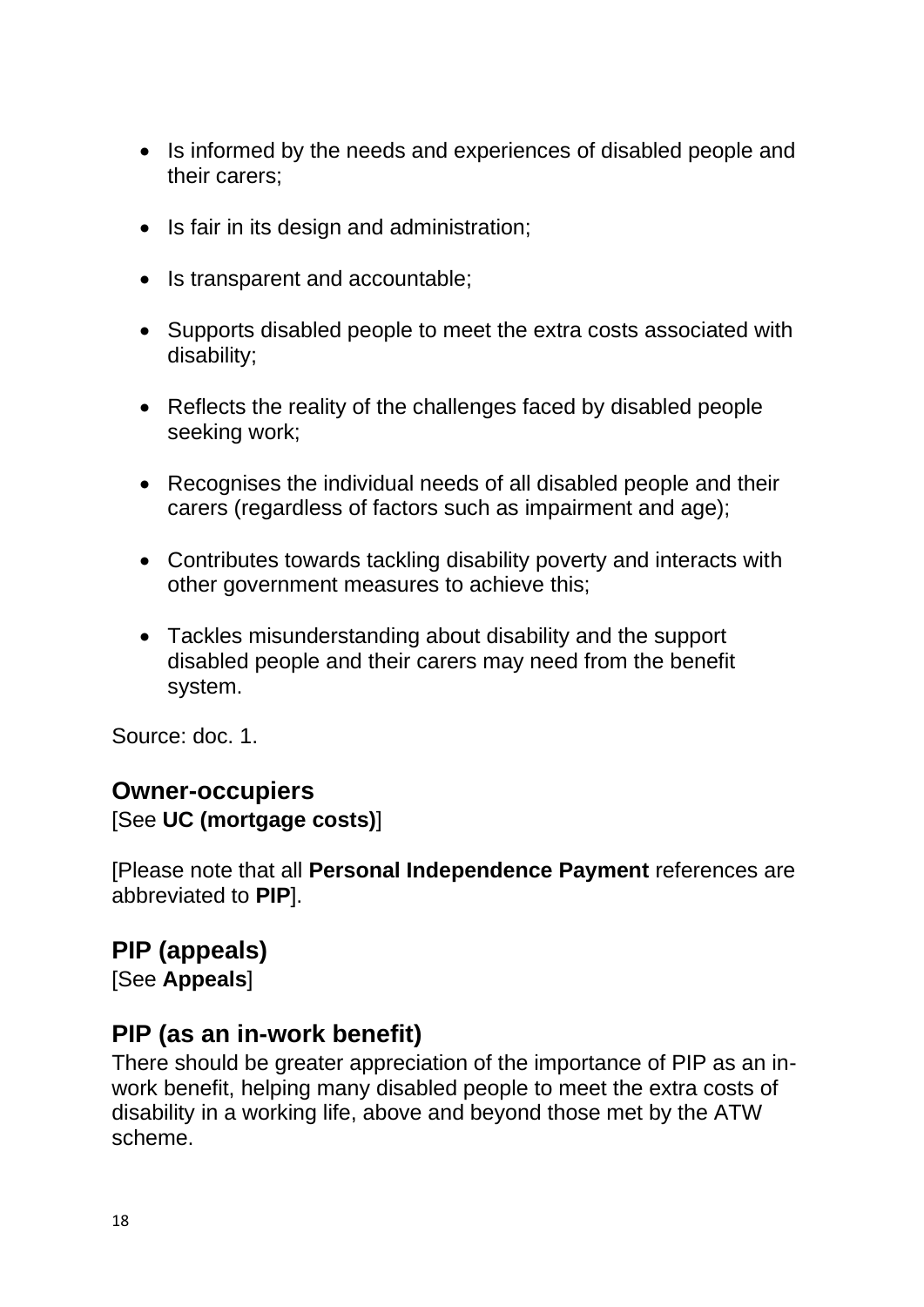Source: doc. 18.

## **PIP (assessments)**

[See **Assessments**]

## **PIP (evidence-gathering)**

[See **Supporting information and medical evidence**]

## **PIP (Mandatory reconsideration)**

[See **Mandatory reconsideration**]

## **Reasonable adjustments**

The Government should ensure employers are aware of their legal duty to accommodate disabled employees' requests for reasonable adjustments under existing legislation and take action where they are not.

The DWP should establish a "tell us once" service, across all DWPadministered benefits, for reasonable adjustment requests.

The introduction of a reasonable adjustment requirement in respect of carers should be explored, in consultation with carers and carers' organisations.

Source: docs. 7 & 18.

## **Reconsideration of decisions**

[See Mandatory reconsideration]

## **Sanctions**

The DBC believes that the "fear" element that comes with the threat of sanctions must be removed.

The DBC believes that removing sanctions and providing high-quality, tailored employment support will go some way to restoring trust and supporting a move towards a fairer benefit system that works for disabled people.

Source: docs. 10, 11, 12, 17 & 18.

#### [See also **Claimant Commitments**]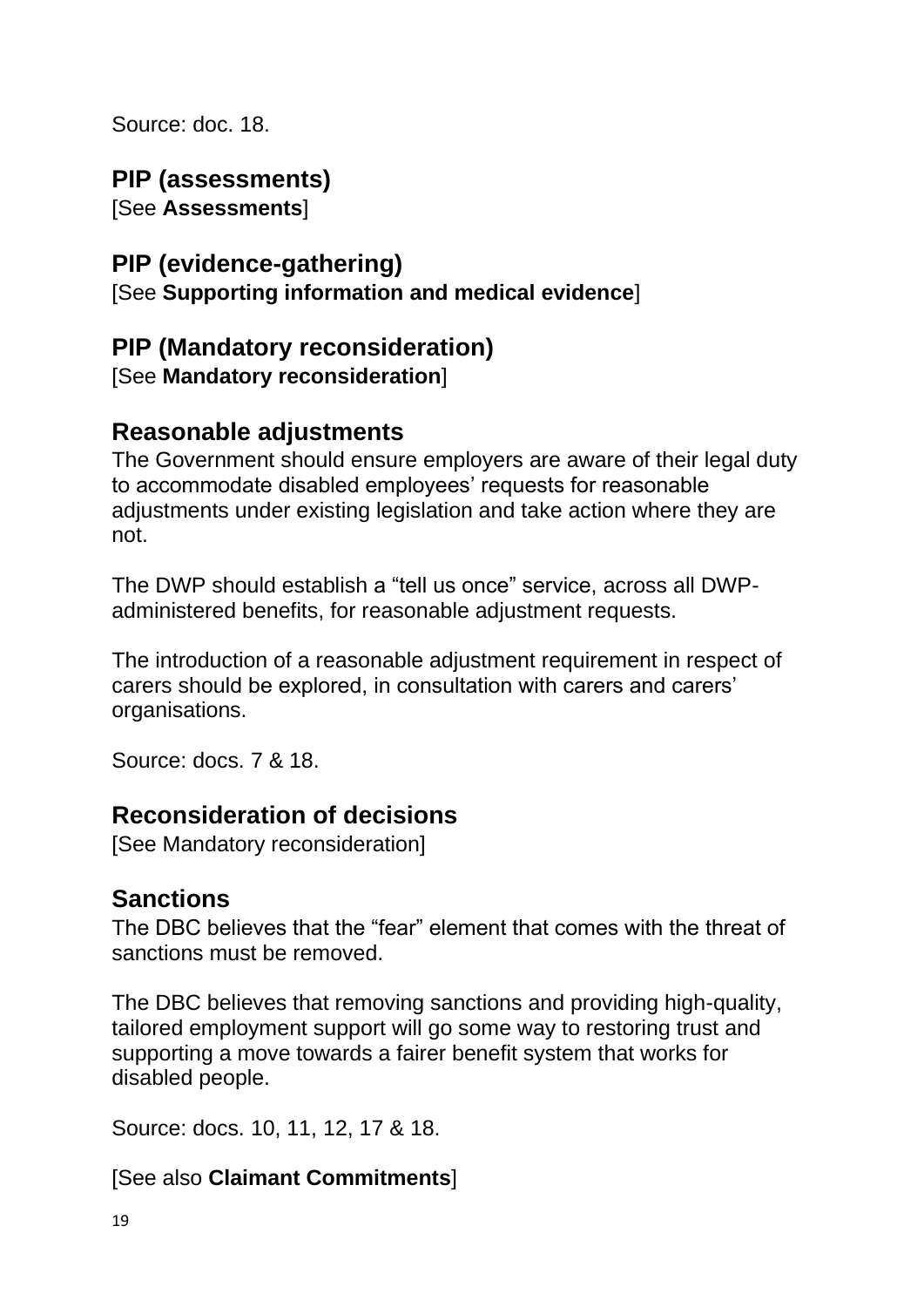## **Self-care** [See **UC (self-care)**]

## **Self-employment**

The role of UC in relation to self-employment should be revisited, in consultation with relevant labour market experts, to achieve a more credible balance between opening up opportunities and realistic assessment of a business's prospects. In particular, purely arithmetical financial calculations should be replaced by a more holistic assessment of the viability of a business.

In determining the minimum income floor, the number of hours that claimants can reasonably be expected to work will be an important issue for many disabled people and clear guidance (developed in consultation with disabled people and disability organisations) will be needed.

Source: docs. 4 & 18.

### **Students**

Disabled students should have an unfettered ability to claim benefits, to enable them to receive appropriate education and consequently find fulfilling work.

Source: doc. 18.

## **Supporting information and medical evidence**

The DWP should commission an independent review of the evidencegathering processes to explore ways to:

- support health and social care professionals to provide betterquality evidence, for example guidance and templates;
- ensure the duties and responsibilities of the assessor, the DWP and claimant are clear and observed;
- make sure the DWP has a strategy to communicate to claimants and health professionals the evidence that will be most useful for the claim;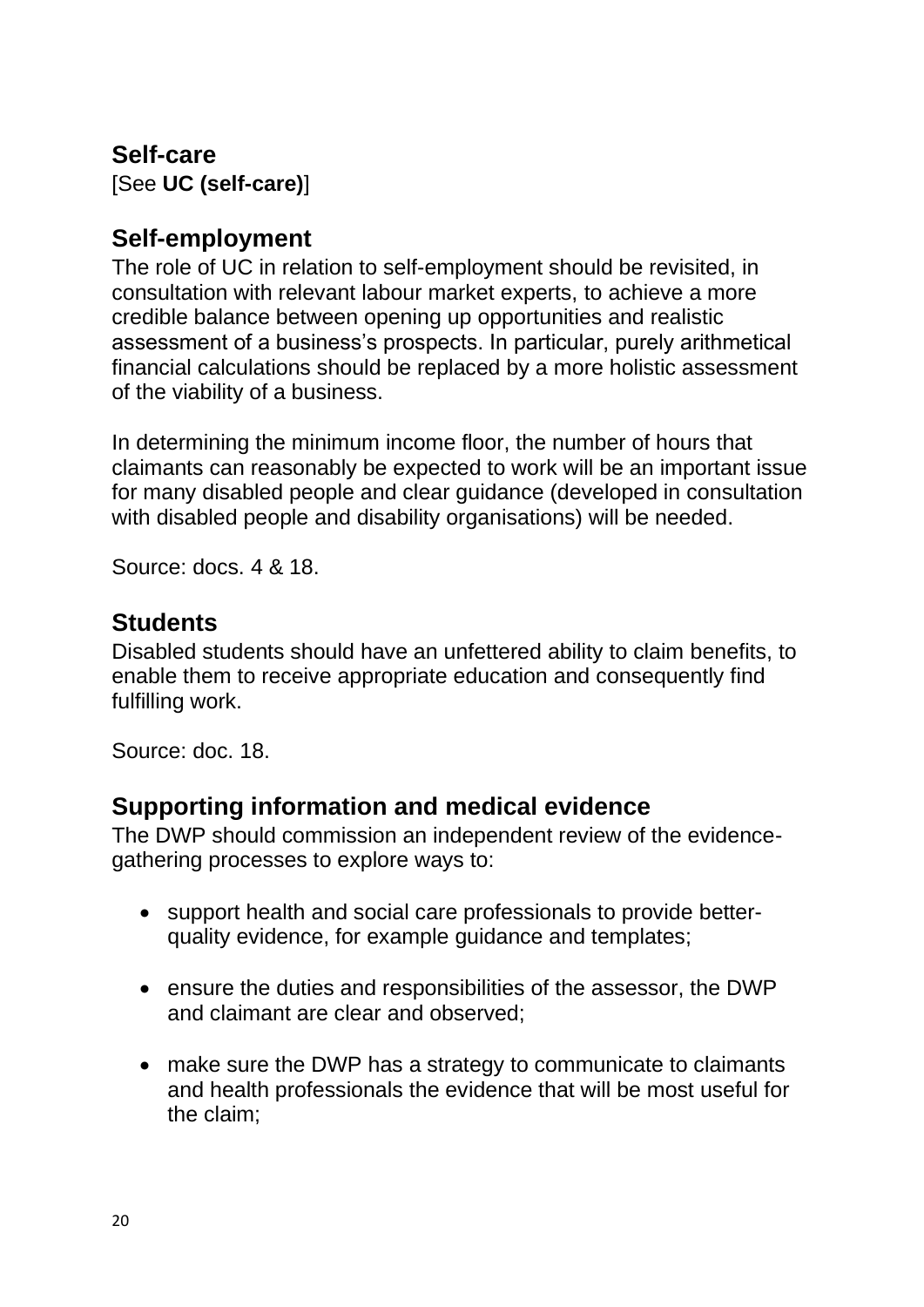• ensure evidence supplied by relevant professionals (medical or otherwise), friends and family members is given due consideration.

From the start of the process, claimants should be encouraged to obtain up-to-date evidence and should be paid or reimbursed for any costs.

The DWP should provide better guidance on what constitutes good evidence. Disabled people often need to source and present evidence to substantiate their claim but are given little support in doing so.

The DWP should work with medical practitioners to develop betterquality evidence for claimants. Often, medical evidence that claimants are able to obtain merely gives a diagnosis, while saying little about someone's needs and day-to-day difficulties.

To restore confidence in the process, assessors should be obliged to review all supporting evidence provided by a claimant, with penalties if they do not. The assessor report is currently given more weight in decision-making, which is resulting in too many ill-advised decisions. The DWP should ensure that other types of evidence are given equal weight to assessment reports. Interviews provide only a brief window into an individual's life and often lead to inappropriate or inaccurate judgements about their capability.

The use of "informal observations" in assessments should cease.

The DWP should ask benefit claimants at the start of a claim if they wish information from other claims to be considered, but should only do so where permission is given.

Source: docs. 2, 6, 7, 9, 17 & 18.

[See also **Assessments**]

#### **Take-up**

Failure to claim benefit entitlements should be addressed via regular and well-funded take-up campaigns, which could be delivered in association with local advice and advocacy strategies.

There is also a need to update our understanding of non-take-up. It has long been known that lack of awareness of the existence of a benefit, or of the eligibility criteria; difficulty in navigating complex claims processes;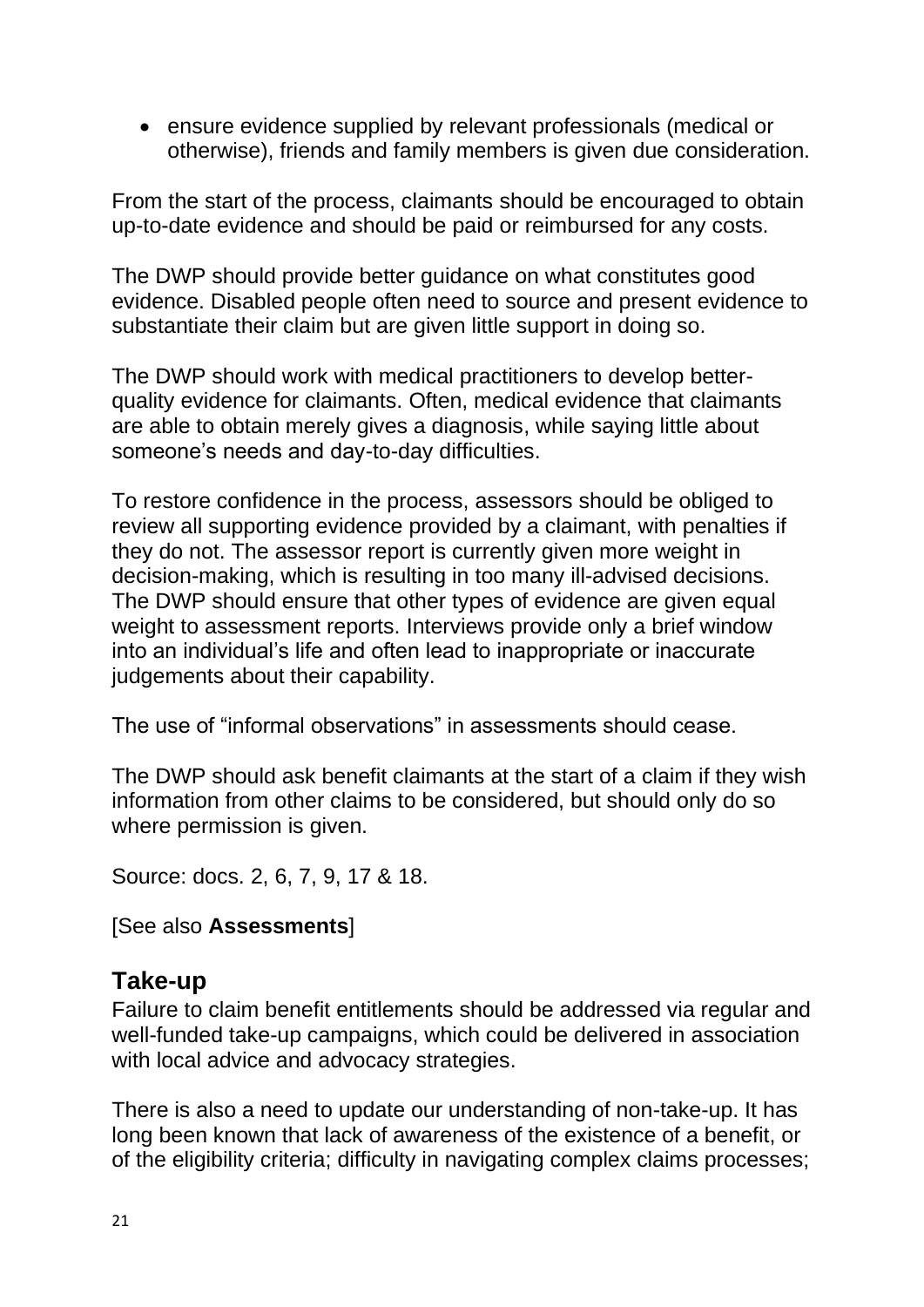and the effects of stigma, are all factors discouraging take-up. It has also been suggested by some DBC members that fear of authority – for example, "getting into trouble" by making a mistake with the claim – is sometimes the issue. It could also be that some groups of disabled people are less likely to claim than others. The DWP should commission research to update our understanding of under-claiming.

Source: docs. 18 & 20.

[See also **Advice and advocacy**]

# **Tax Credits (two-child limit)**

[See Two-child limit]

## **Two-child limit**

The two-child limit should be removed. Disabled people also have children and this limit reduces their ability to ensure both they and their children do not live in poverty. The limit compounds their financial insecurity.

Source: docs. 2, 10, 18 & 20.

[Please note that all **Universal Credit** references are abbreviated to **UC**].

# **UC (advance payments)**

It should be honestly acknowledged that, although arguably better than nothing, advance payments are not a solution to built-in delay, but an alternative problem, as they are in effect loans that will reduce claimants' incomes to very low levels as they are repaid.

Source: docs. 4 & 18.

# **UC (assessment and payment cycles)**

The assumption within UC that calendar monthly wage payments are the norm was always wrong, being less likely to be true the lower down the income scale. The continuing trend towards fluctuating hours and incomes exacerbates this. Fluctuating incomes have always been a headache for means-tested benefits, but their increasing incidence combines with UC's calendar monthly model to create growing problems.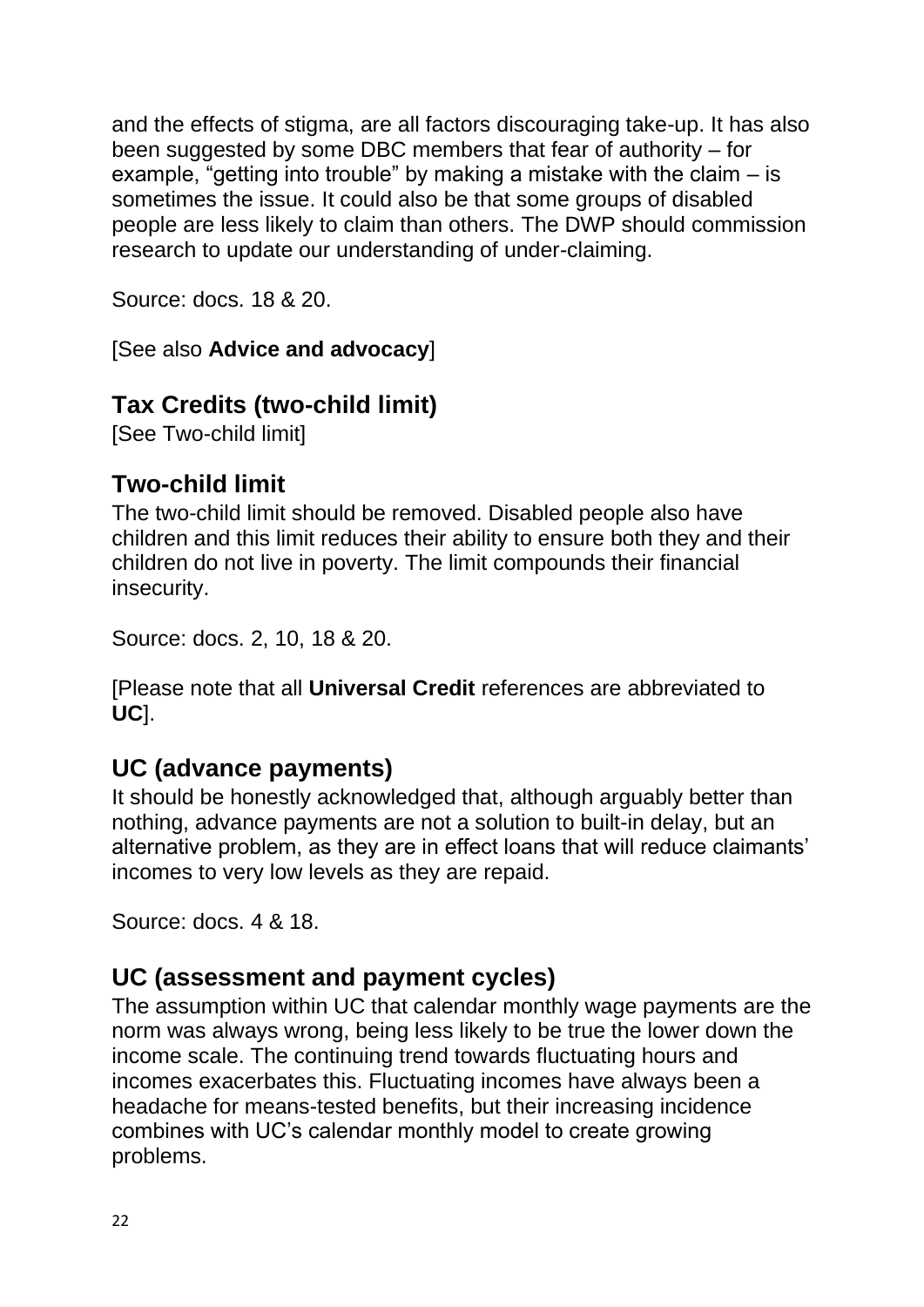There is a need to move towards more flexible assessment and payment cycles. This would no doubt create administrative and computer program challenges, but the real world would seem to require it.

Source: docs. 10 & 18.

# **UC (Carer Element)**

The Government should:

- introduce a Self-Care Element paid at the same rate as the Carer Element to anyone who does not have someone caring for them who is claiming Carer's Allowance or the Carer Element or Premium; and
- increase the Carer Element and the Self-Care Element by £30 a month so that those on UC who would have qualified for the SDP in the ESA Support Group are no worse off on UC than in the legacy system.

The Carer Element and the LCW or LCWRA component should be additive.

Source: docs. 3 & 18.

# **UC (claimant commitments)**

[See **Claimant Commitments**]

# **UC (delay in first payment)**

The wait for a first payment of UC is now dependent in part on whether the 2-week run-on of legacy benefits is in play. But there is still a delay. ln "managed migration" and voluntary transfer cases, this should be removed as follows:

a.) for claimants in work, their last month's earnings should constitute their assessed income for their first UC payment;

b.) for those out of work, their legacy benefits should be converted to UC, without a break.

It should be honestly acknowledged that, although arguably better than nothing, advance payments are not a solution to built-in delay, but an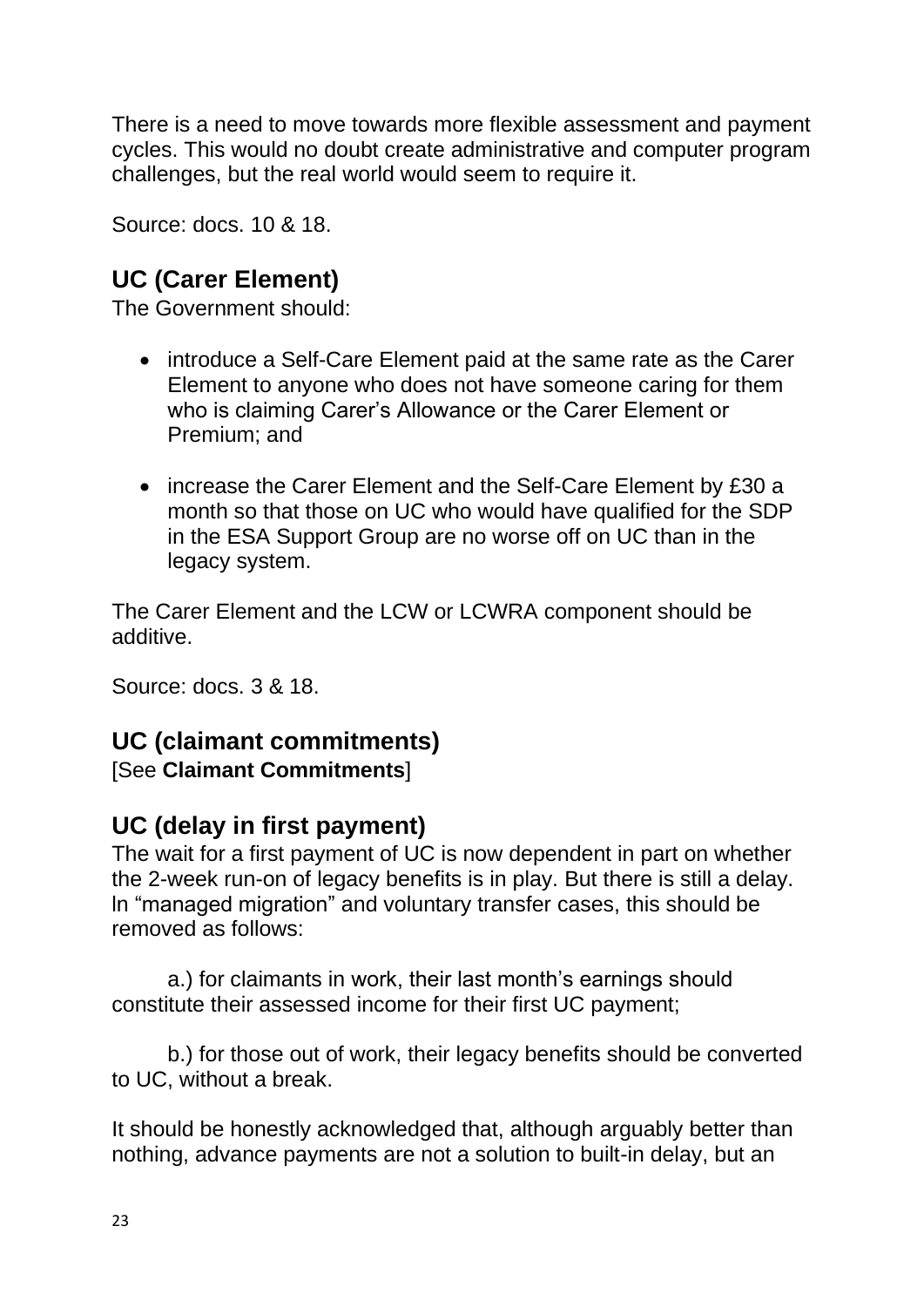alternative problem, as they are in effect loans that will reduce claimants' incomes to very low levels as they are repaid.

Source: docs. 4, 10, 11, 12 & 18.

The DBC is also opposed to the 5-week wait in other cases. All UC advances for disabled people should take the form of non-repayable grants.

NB that our position is based on the experiences of disabled people, but it is very probable that loans and consequent repayments also cause problems for other groups of UC claimants.

Source: docs. 13 & 18.

## **UC (Disabled Child Element)**

The lower rate of the Disabled Child Element should be restored to its level in the legacy system.

Source: docs. 3 & 18.

#### **UC (housing component)**

[See **UC (rental element)**; and **UC (mortgage costs)**]

#### **UC (Limited Capability for Work component)**

This (and the equivalent ESA Work-Related Activity component) should be restored.

Their abolition for new claims from April 2017 has caused hardship to many disabled people who have no realistic prospect of work in the near future, while often detrimentally affecting their health and increasing social isolation, thus also increasing pressure on health and social services.

There is also an adverse impact on undertaking work-related activity and looking for work. Sufficient resources are needed in order to take steps towards work, for example, paying for travel to appointments or volunteering opportunities, courses, appropriate interview clothing as well as access to the internet and phones to complete job applications.

Further, there is a direct financial work disincentive. If a claimant were to get a job and then lose it a few months later, or perhaps fulfil a short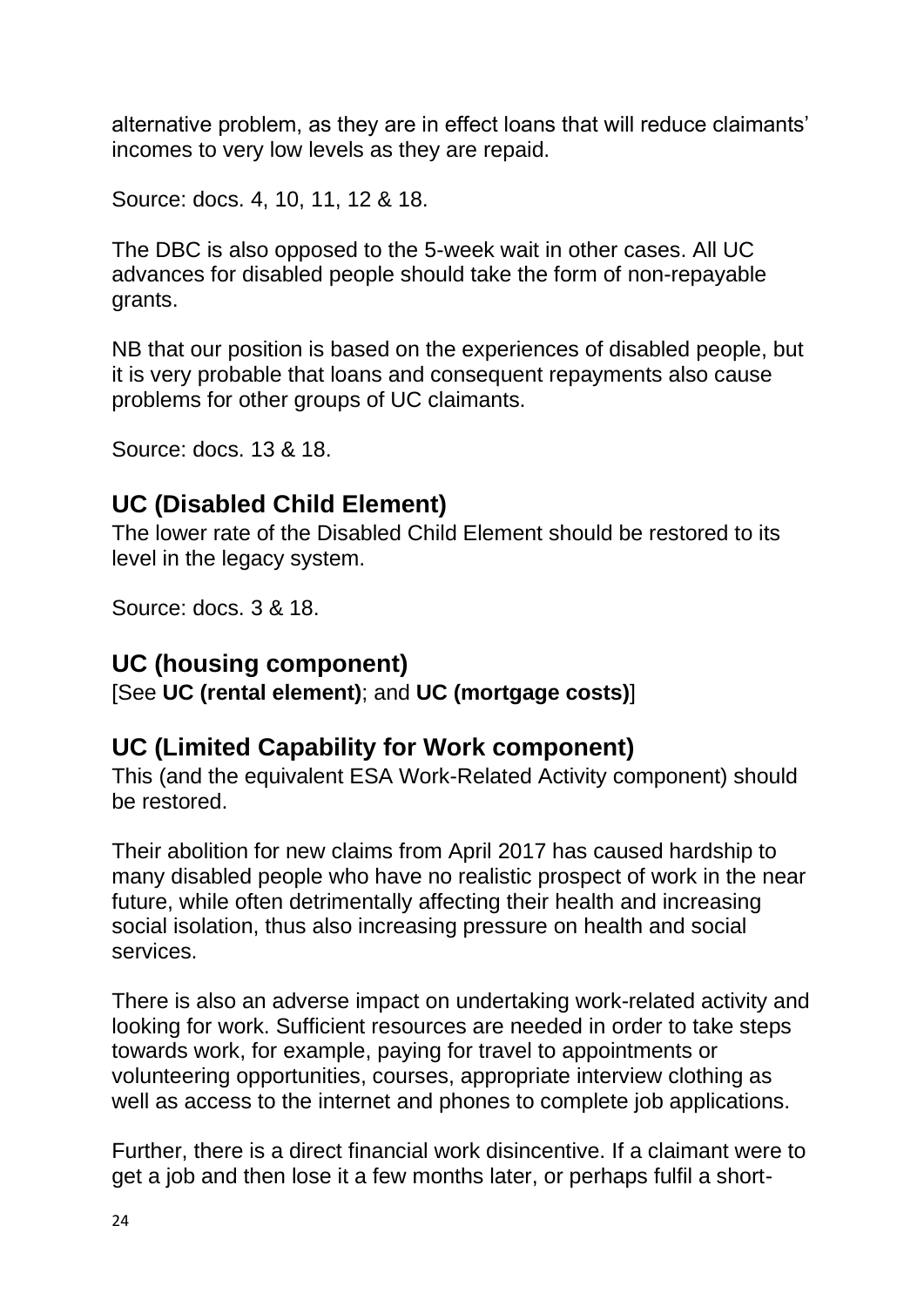term contract, then they would in effect become a new claimant and thus be put on the new lower rate.

Moreover, because of the way UC is structured, restoring this component would also help some disabled people in low-paid work, who generally fare badly in comparison with the legacy system.

Additionally, the Carer Element and the LCW or LCWRA component in UC should be additive.

Source: docs. 2, 3, 8, 18 & 20.

## **UC (Limited Capability for Work-Related Activity component)**

The ESA Support Group and UC LCWRA Group, or equivalent in terms of financial support and conditionality, should be maintained as part of any new arrangements resulting from any review of the WCA.

Source: docs. 7 & 18.

The Carer Element and the LCW or LCWRA component in UC should be additive.

Source: docs. 3 & 18.

## **UC (lost disability elements)**

The legacy system disability elements missing from UC should be restored. (More detail is provided under other UC headings). Source: docs. 2, 3, 8, 10, 11, 12 & 18.

## **UC (managed migration) (including transitional protection)**

There should be no termination of existing benefits until an award of UC has been determined.

Every opportunity should be taken to "protect transitional protection" in the transfer from legacy benefits to UC, so that it is not too easily lost.

TP should not be removed as a result of a "defective claim" (including where there has been a delay in providing evidence or information).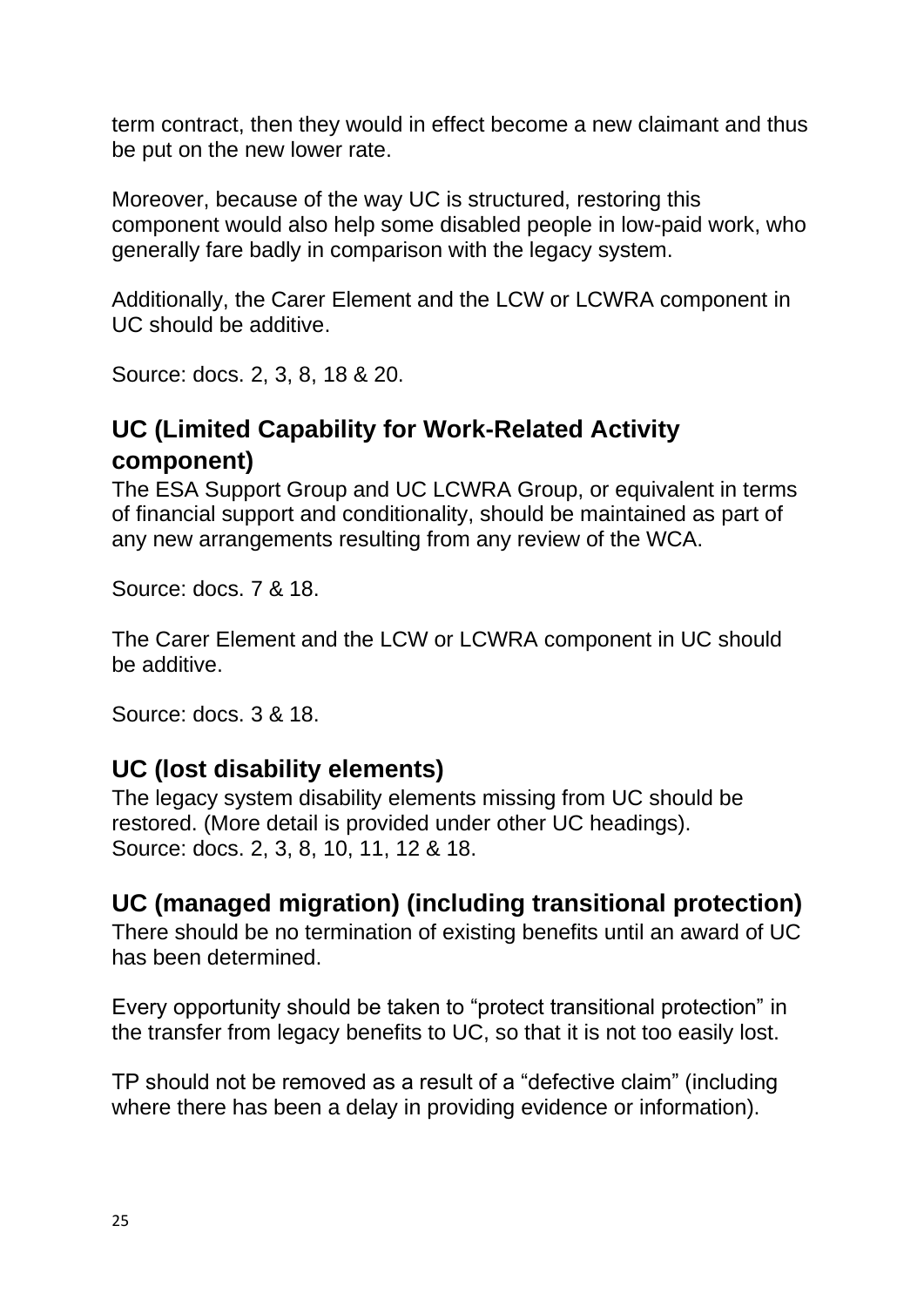The loss of TP following a temporary lapse of a claim (possibly because of a job that does not last) is a clear work disincentive. The proposed limited linking period of three months should be at least one year.

There may be other circumstances where a similar linking period would be merited – for example, a claim broken by pressures associated with the onset of disability, ill health, caring or childcare responsibilities, or a period abroad for health or caring reasons. There would therefore seem to be a case for a more general linking period than one purely related to employment.

The wide range of circumstances embraced by UC could easily lead to anomalies in the operation of TP. For example, the erosion as a result of the birth of a second child of TP deriving from the SDP would not be logical. As has been the case with child care costs, more thought needs to be given to the circumstances in which TP is eroded.

There should be a right of appeal in relation to decisions as to whether or not TP is applicable in a given case and as to the amount.

The complex nature of the new SDP transitional arrangements will require particular attention to staff training and to clear and specific information for claimants, which (as noted above) should always be in the claimant's required format.

Source: docs. 4, 9, 18 & 20.

#### **UC (mortgage costs)**

To ensure that disabled people with a mortgage are not prevented from trying work or keeping in touch with their workplace:

- support with mortgage interest should be available to those with a mortgage earning less than the lower Work Allowance, as well as those not working;
- anyone who has qualified for support with mortgage interest and then moves into work should not have to wait to requalify for mortgage interest support if in less than a year they need to stop working.

Source: docs. 3 & 18.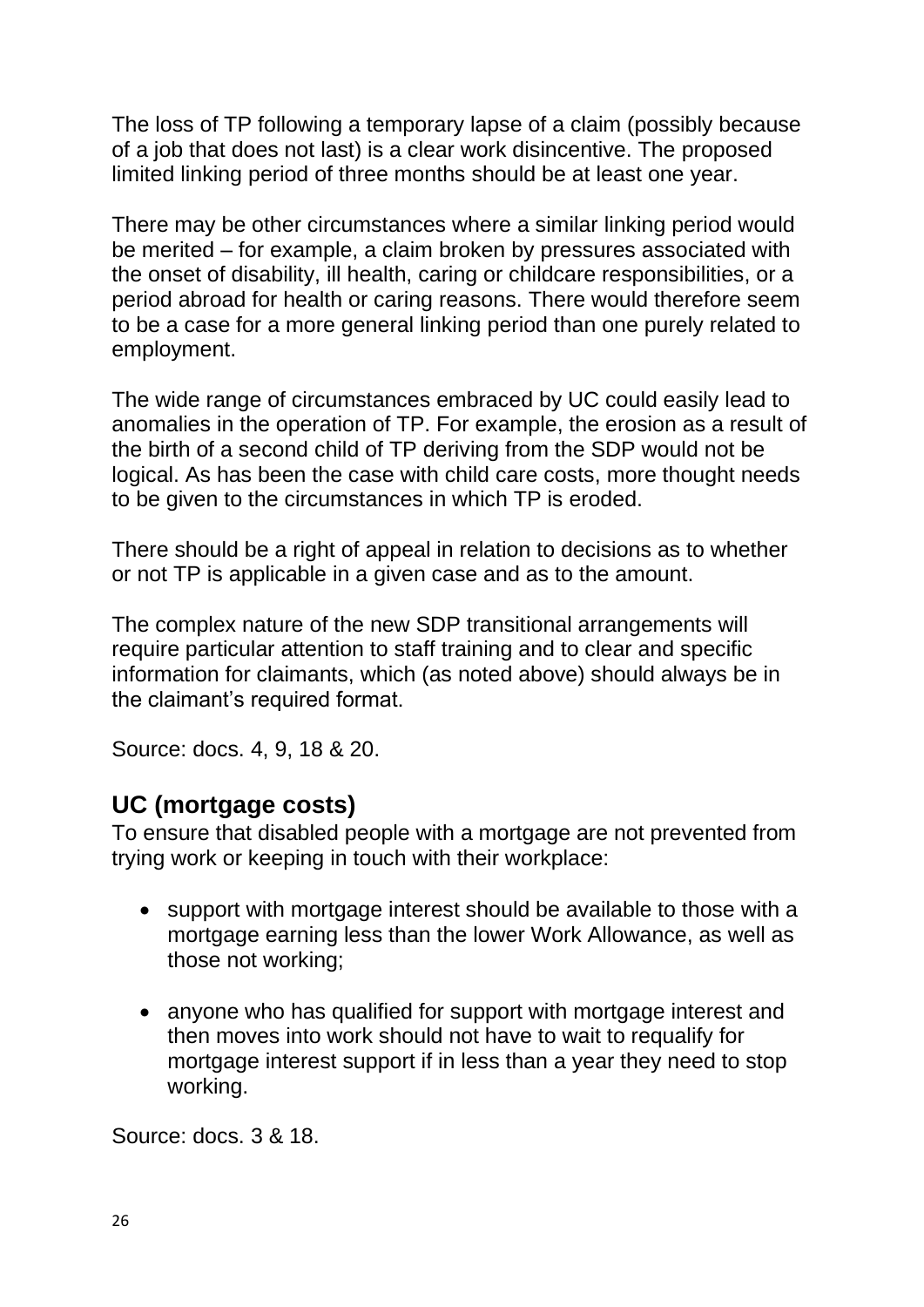# **UC (natural migration)**

The government should produce better guidance, including a full, clear list that simply explains the triggers that can mean someone has to transfer from legacy benefits to UC. Alongside this should be clear advice and information on how to prepare for this move and what the financial consequences could be, better signposting, and clear notices that some services are unable to provide this advice.

An error by the DWP should not trigger a move to UC, without the option to go back to legacy benefits should this move make them worse off financially, for example in the case of a mandatory reconsideration and/ or appeal or if the information and advice that someone has received is wrong.

Source: doc. 9.

### **UC (payment cycles)** [See **UC (assessment and payment cycles)**]

# **UC (rental element)**

The "Local Housing Allowance" should be restored to at least the 30th percentile of local private sector rents.

Source: docs. 12 & 18.

# **UC (self-care)**

The Government should:

- introduce a Self-Care Element paid at the same rate as the Carer Element to anyone who does not have someone caring for them who is claiming Carer's Allowance or the Carer Element or Premium; and
- increase the Carer Element and the Self-Care Element by £30 a month so that those on UC who would have qualified for the SDP in the ESA Support Group are no worse off on UC than in the legacy system.

Source: docs. 3 & 18.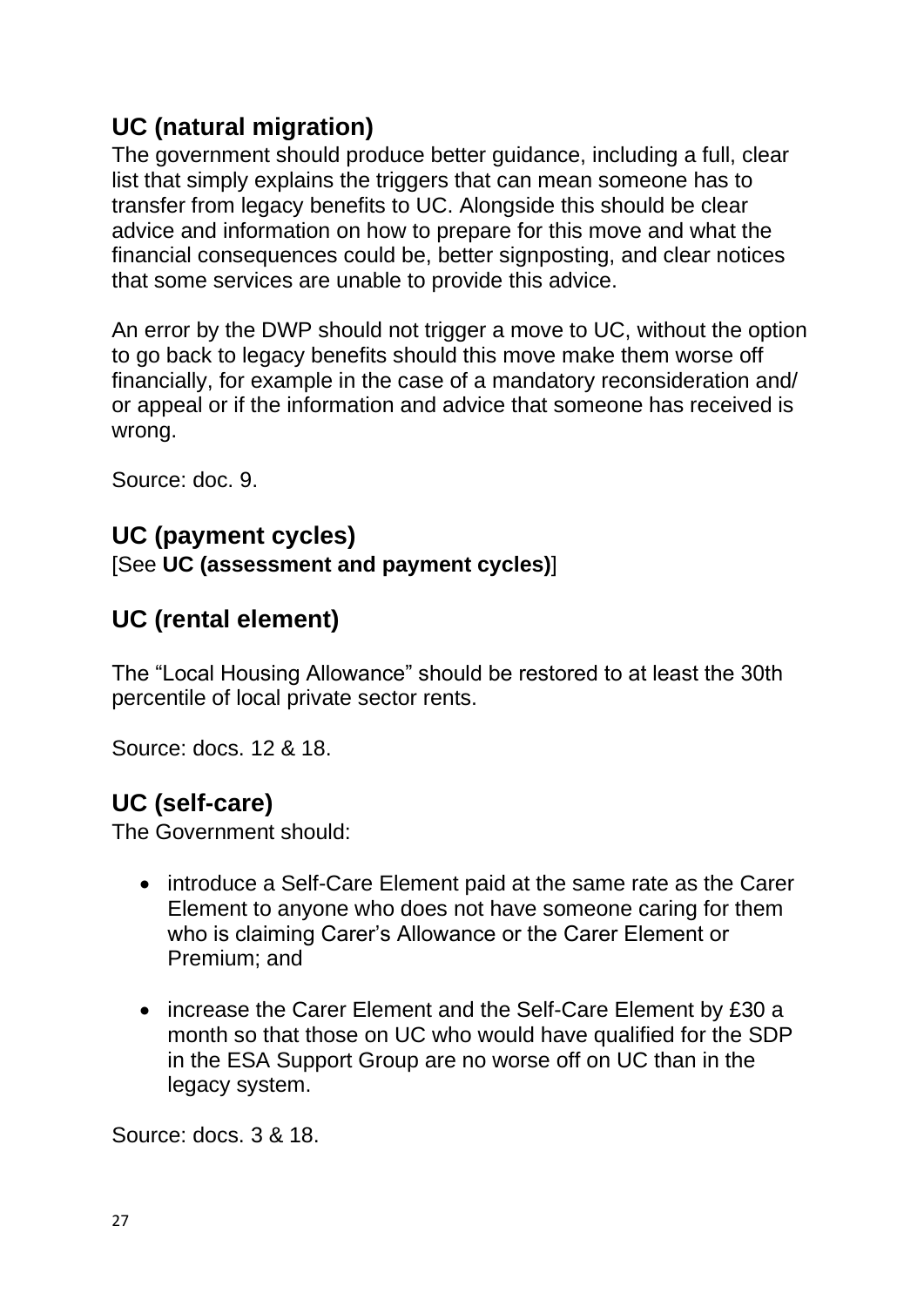## **UC (self-employment)**

[See **Self-employment**]

# **UC (treatment of contributory benefits and occupational pensions)**

At present, contributory benefits and occupational pensions are deducted in full from UC, whereas earnings are subject to a 63% taper (withdrawal rate). So that these entitlements are not rendered worthless, income other than earnings should be subject to a taper, not taken pound for pound.

Source: docs. 3 & 18.

## **UC (two-child limit)**

[See **Two-child limit**]

# **UC (under-25s)**

Under 25s in the Limited Capability for Work group should be entitled to the 25 and over living costs element.

Source: docs. 3 & 18.

## **UC (waiting for first payment)**

[See **UC (delay in first payment)**]

# **UC (Work Allowances)**

The UC Work Allowances should be returned to real pre-2016 levels. If the Government's aim really is to reduce the disability employment gap, it makes sense to let people keep more of their wages. The cuts to the original Work Allowances have been partially restored, but there is more to do.

Source: doc. 2.

Anyone entitled to any award of PIP or DLA should automatically be entitled to the Disabled Person's Work Allowance.

Those who are awarded some points in a WCA but not sufficient points to qualify as having Limited Capability for Work should still be entitled to the Disabled Person's Work Allowance.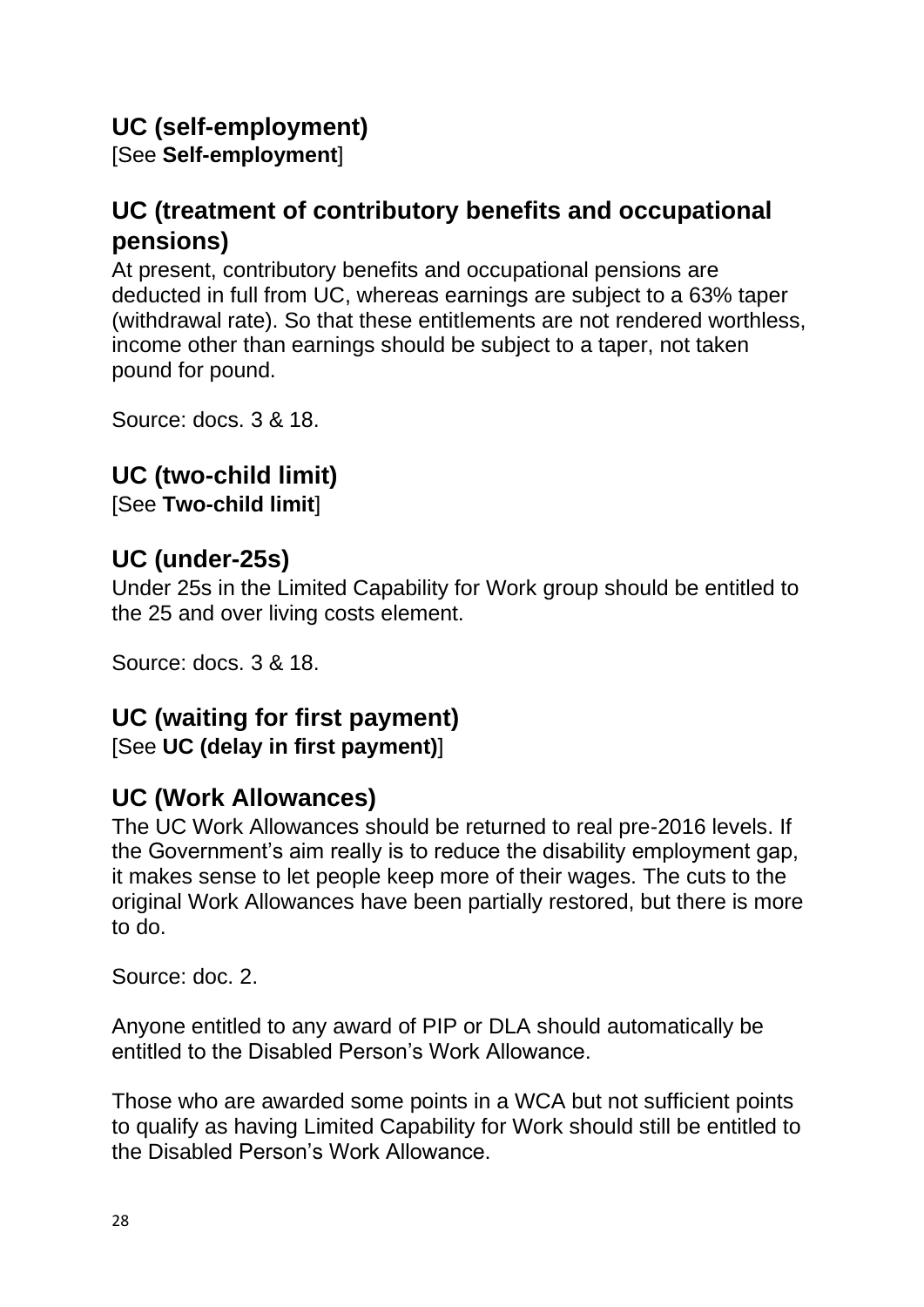Someone with a serious health condition or impairment with a GP note saying that their condition or impairment limits their ability to work should automatically be entitled to a WCA to test their entitlement to the Limited Capability for Work or Limited Capability for Work-Related Activity addition and the Work Allowance, regardless of their earnings.

Work Allowances should be additive and two Work Allowances should be awarded if there are two disabled workers in a household – the second Work Allowance to be paid at the lower rate.

Other elements of UC should also be rationalised to reflect their role in supporting claimants both in- and out-of-work:

- someone entitled to any element of PIP or DLA should be entitled to the Limited Capability for Work element as well as the Disabled Person's Work Allowance;
- Except that someone entitled to the enhanced living costs element of PIP or the higher rate care component of DLA should be entitled to the Limited Capability for Work-Related Activity element as well as the Disabled Person's Work Allowance.

Source: docs. 3 & 18.

#### **UC (Work Capability Assessments)** [See **Work Capability Assessments**]

#### **Under-25s**

[See **UC (under-25s)**]

#### **Warm Home Discount Scheme**

The restrictions introduced in 2022 should be reversed so that all recipients of extra costs disability benefits are entitled to this discount on their fuel bills.

Source: doc. 20.

#### **Work Allowances** [See **UC (Work Allowances)**]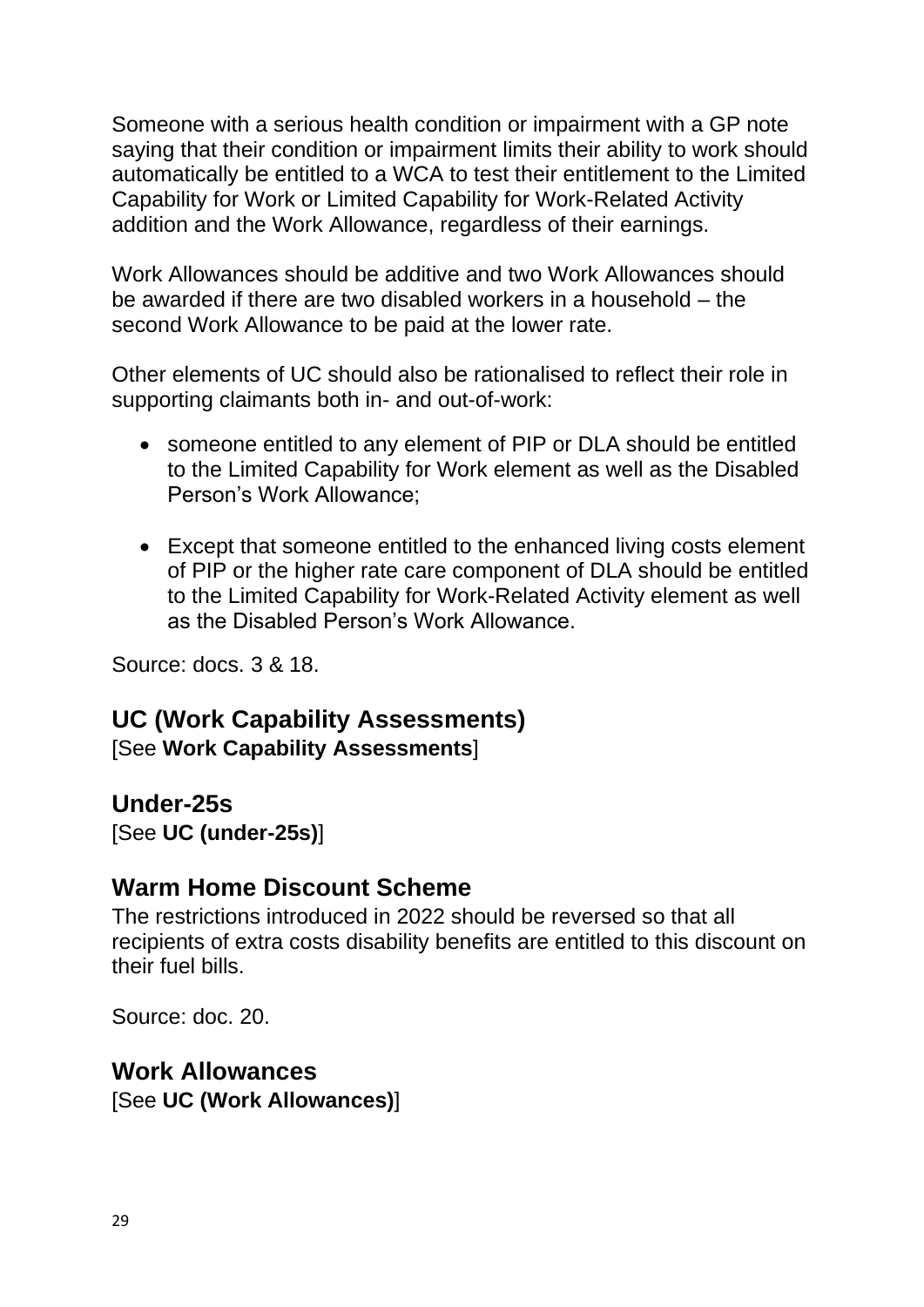### **Work Capability Assessments**

The DWP should not introduce any further conditionality into the disability benefits system and should review the effectiveness of current back-to-work conditionality on return-to-work rates for disabled people.

The DWP should undertake fundamental reform of the WCA, including the content of descriptors and underlying principles. Design of a new assessment should be carried out with the involvement of disabled people's organisations and disability charities.

The activities and descriptors of any new assessment must be based on robust evidence and data. Any significant proposed changes, whether to employment or financial support aspects, should be independently reviewed and should consider the full range of disabilities and health conditions.

The ESA Support Group and UC LCWRA Group, or equivalent in terms of financial support and conditionality, should be maintained as part of any new arrangements resulting from this process.

It has been suggested that decisions on financial entitlements and on employment support should be separated, in order to encourage interest in work-related activity among claimants in the ESA Support Group and UC LCWRA Group. This is difficult, given that, in anything like the current system, labour market status is a key determinant of benefit level. If it is to work, employment support would need to be disengaged from any review of benefit status and provided quite separately. Otherwise, claimants would have a well-founded fear that interest in a possible eventual return to the labour market might trigger a sharp income loss with no realistic prospect of a job.

People with severe and progressive conditions in the ESA Support Group or UC LCWRA Group should not be contacted regarding employment support opportunities. For severe and progressive conditions such as motor neurone disease, it will get to a point where a return to work is no longer possible and having permanently to leave the workplace is sadly an inevitability. Reaching out to people who are in these circumstances would therefore be a waste of time and resources and potentially distressing for the individual involved.

The DWP should indeed go further and look at support for people who need to transition out of the workplace. Those with severe and progressive conditions will be able to continue working for a time with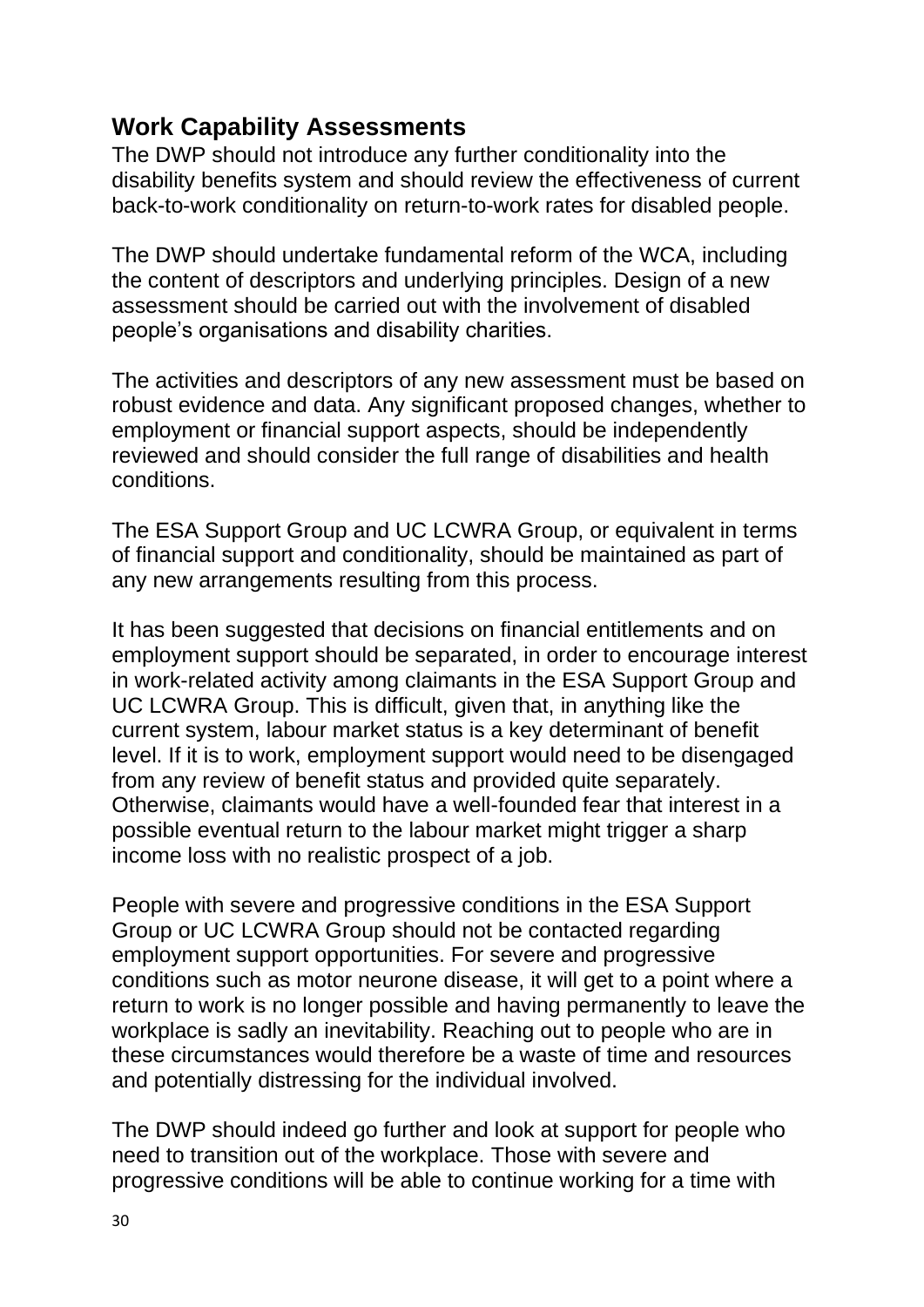the right support but will eventually need to leave. The DWP must address how people in these circumstances are best supported.

Assessors must be provided with comprehensive knowledge of the needs of disabled people, including condition-specific training which is overseen and quality-assured by the DWP.

Claimants should have access to a support co-ordinator following the assessment, who will help the individual draw up a support plan, on a voluntary basis. For the support plan to be meaningful, the Government must fundamentally improve the support available to disabled people, across a spectrum of needs.

A more holistic WCA would take into account "real world" factors such as mobility issues, including access to suitable transport; skills gaps; and the actual availability of relevant employment in the local economy.

Someone with a serious health condition or impairment with a GP note saying that their condition or impairment limits their ability to work should automatically be entitled to a WCA to test their entitlement to the UC LCW or LCWRA addition and the Work Allowance, regardless of their earnings.

WCAs should take place promptly (say, within three months) and the practice of seeking to discuss work-related activity with claimants, before a WCA has determined whether or not they have the capability for such activity, should cease. The argument that such discussions are necessary to avoid losing touch with the labour market would be redundant if WCAs were less tardy.

Source: docs. 3, 5, 7, 9, 17 & 18.

#### [See also **Assistive technology**; and **Claimant Commitments**]

## **Young people**

To prepare and support disabled young people moving into employment, the Department for Education and DWP should work together to ensure disabled young people and those with health conditions are aware of the full range of support options available to them, including ATW. This could be provided as part of careers guidance.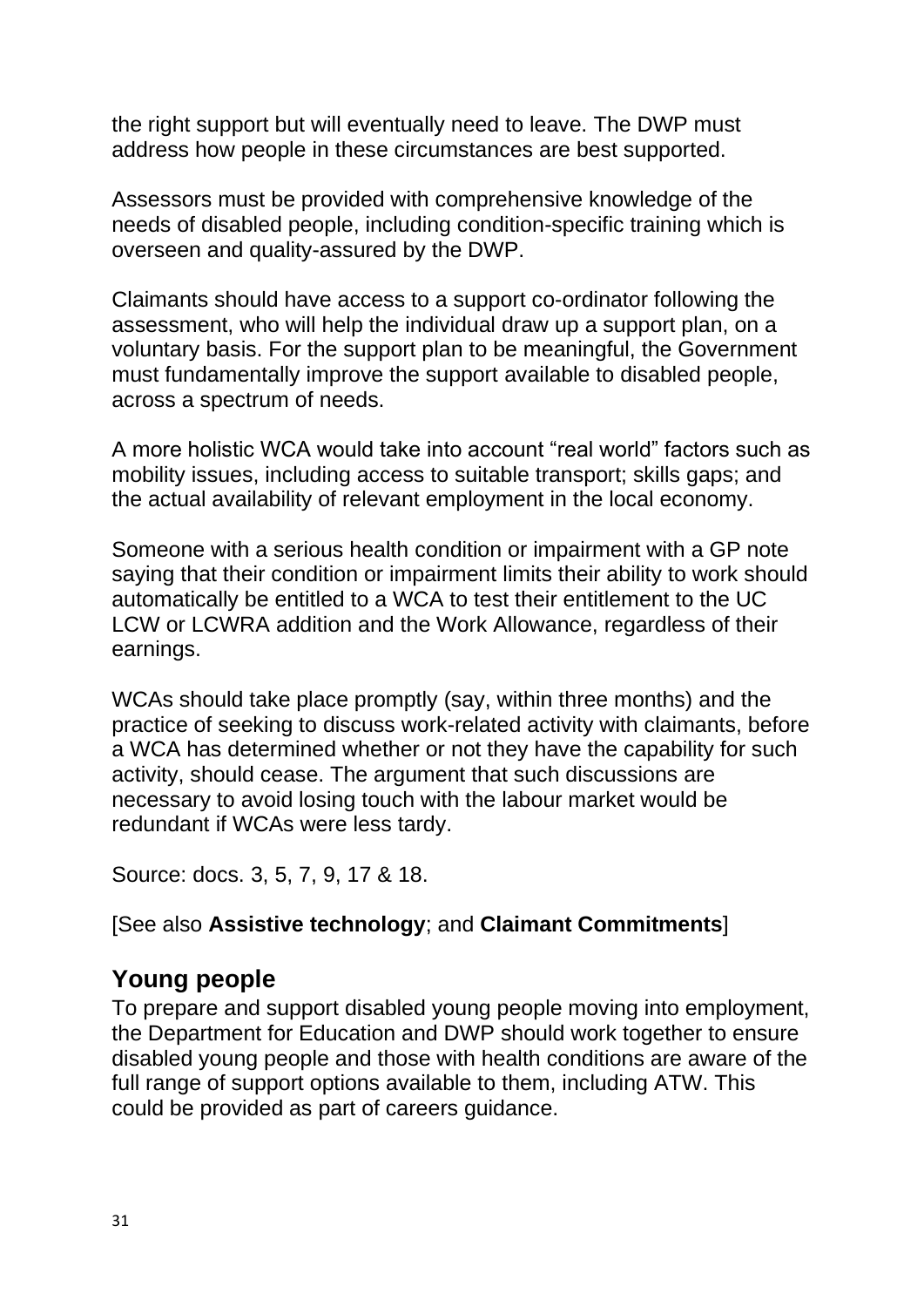Disabled students should have an unfettered ability to claim benefits, to enable them to receive appropriate education and consequently find fulfilling work.

Source: doc. 18.

[See also **Disabled children**; and **UC (under-25s)**]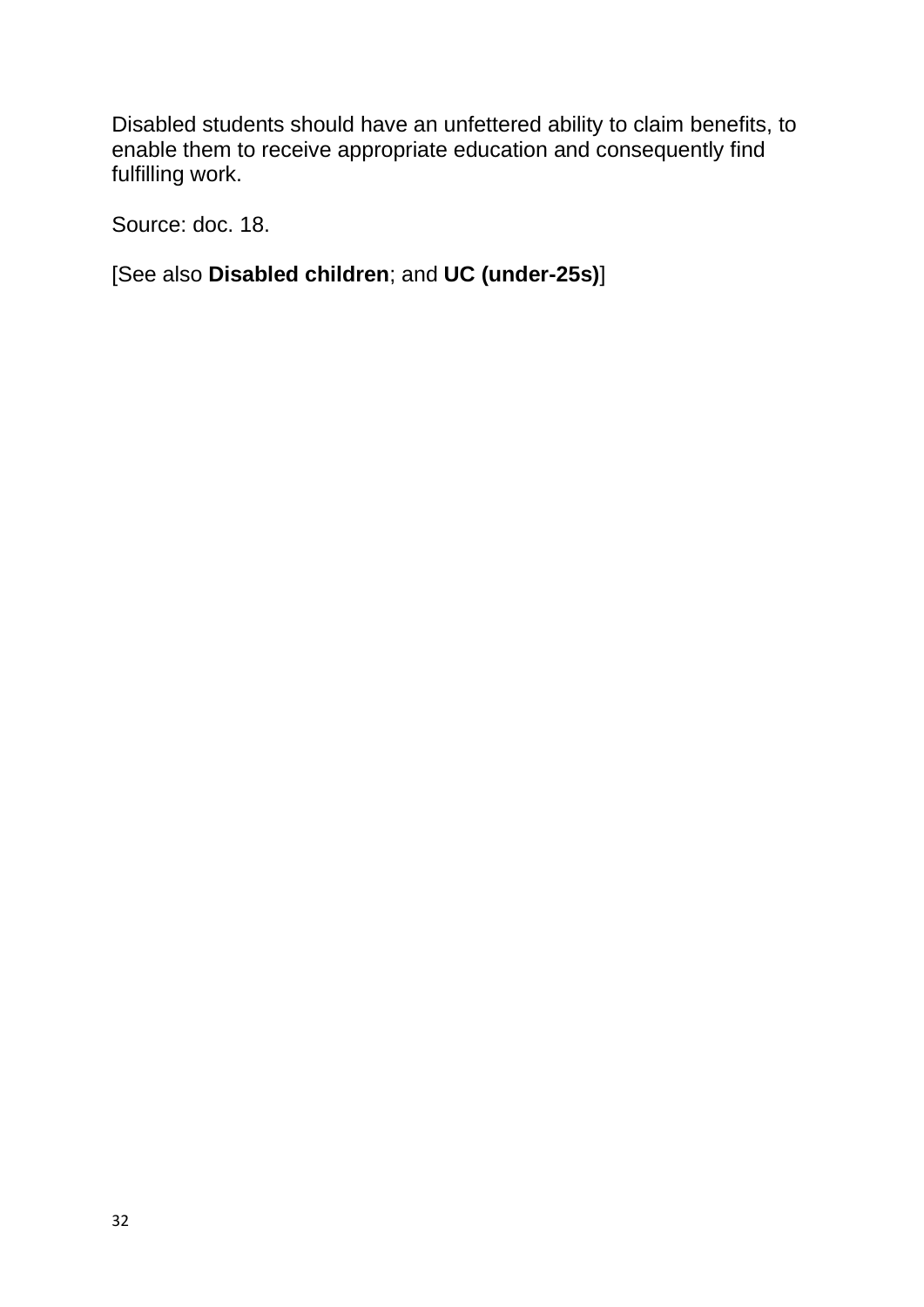### **Appendix 1: documents from which these policy positions are derived**

NB that this process is cumulative: we shall be adding new documents and going back to look at older but still relevant material.

The documents are in the order in which they were added – not necessarily date order of publication.

Most DBC publications can be found at <https://disabilitybenefitsconsortium.com/dbc-reports/>

Doc.1: **Disability Benefits Consortium Terms of Reference**, DBC, 2014; most recently amended May 2021.

Doc. 2: **Has welfare become unfair?: the impact of welfare changes on disabled people**, DBC, July 2019.

Doc. 3: **Mending the holes: restoring lost disability elements to Universal Credit**, DBC, September 2019; summarised, with updated costings, in **Supporting disabled people, in and out of work: submission to the Comprehensive Spending Review 2020**, DBC, 17/9/20.

Doc. 4: **Response to SSAC consultation on Universal Credit (draft) (transitional provisions) (managed migration) amendment regulations 2018**, DBC, 19/8/18.

Doc. 5: **SSAC inquiry into Claimant Commitments: consultation response**, DBC, April 2019.

Doc. 6: **Supporting those who need it most? – evaluating Personal Independence Payment**, DBC, September 2017.

Doc. 7: **Improving lives: the work, health and disability Green Paper – DBC response**, DBC, 2017.

Doc. 8: **Three years on: assessing the impact of the Welfare Reform and Work Act (2016) on children and disabled adults**, submission to the inquiry of the All-Party Parliamentary Group on Health in All Policies, DBC, June 2019.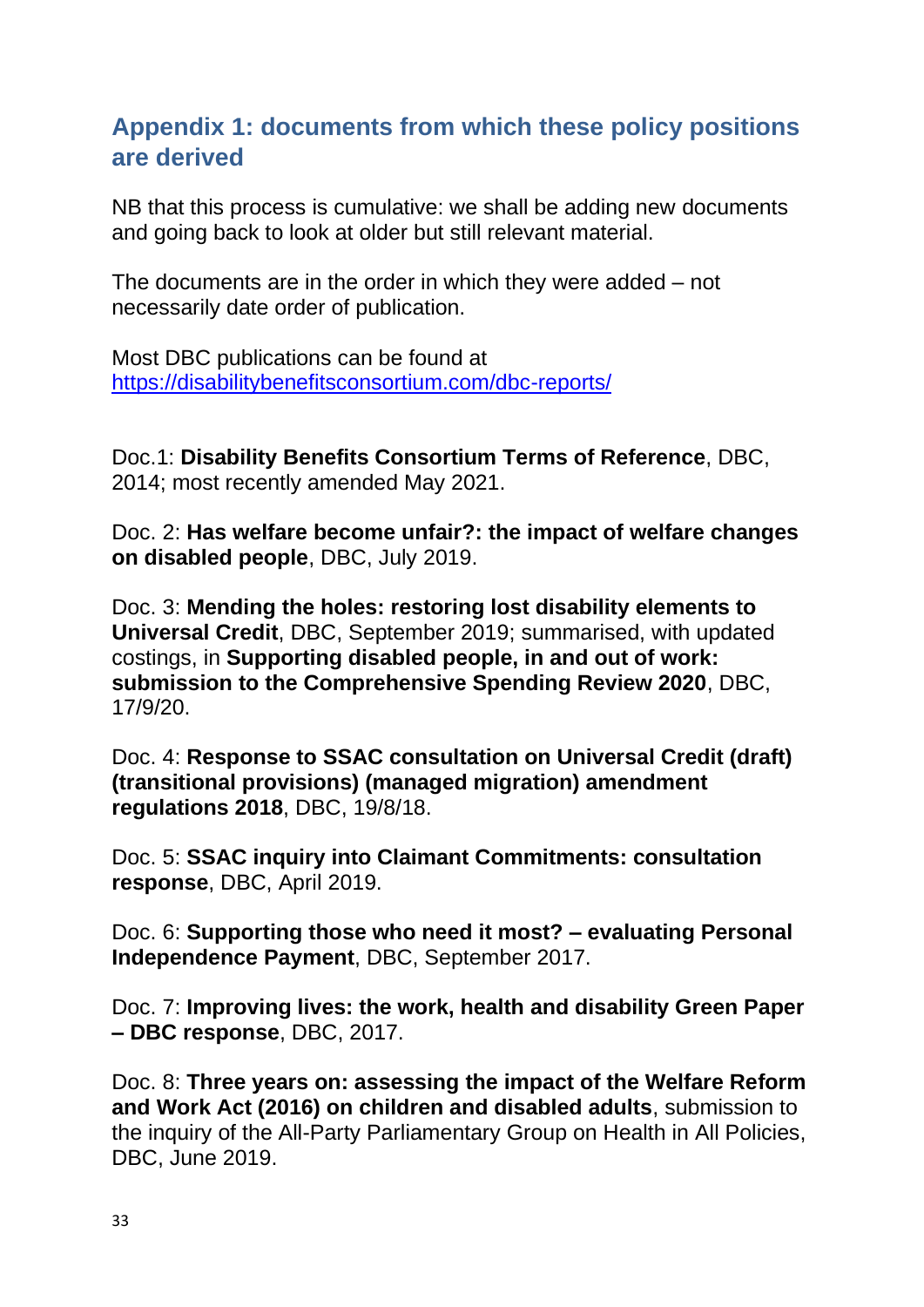Doc. 9: **Universal Credit: getting to first payment – Disability Benefits Consortium's response to National Audit Office questionnaire**, DBC, February 2020.

Doc. 10: **The economics of Universal Credit: DBC submission to House of Lords Economic Affairs Committee inquiry**, DBC, February 2020.

Doc. 11: **Priorities for the next UK Government**, DBC, November 2019.

Doc. 12: **Budget representation from Disability Benefits Consortium to HM Treasury**, February 2020.

Doc. 13: **Universal Credit: the wait for a first payment – evidence from the Disability Benefits Consortium**, submission to the House of Commons Work and Pensions Committee, DBC, April 2020.

Doc. 14: **Covid-19 – proposals: the DBC's proposals for additional short-term measures to protect disabled people's incomes**, DBC, March 2020; updated April 2020.

Doc. 15: **DWP's response to the coronavirus outbreak: submission to the Work and Pensions Committee by the Disability Benefits Consortium**, DBC, April 2020.

Doc. 16: **Social security benefits and health and wellbeing: the case for change**, Association of Mental Health Providers, DBC and others, 19/11/20: [Social Security Benefits and Health and Wellbeing: The Case](https://amhp.org.uk/open-letter-social-security-benefits-health-wellbeing-case-for-change/)  for Change – [Association of Mental Health Providers \(amhp.org.uk\)](https://amhp.org.uk/open-letter-social-security-benefits-health-wellbeing-case-for-change/)

Doc. 17: **Assessing people's barriers to work**, DBC, last updated 5/7/20.

Doc. 18: **Shaping future support: submission by the Disability Benefits Consortium to the Health and Disability Green Paper consultation**, DBC, October 2021.

Doc. 19: **Future of assessment services: advice and advocacy – a proposal from the Disability Benefits Consortium**, DBC, February 2022.